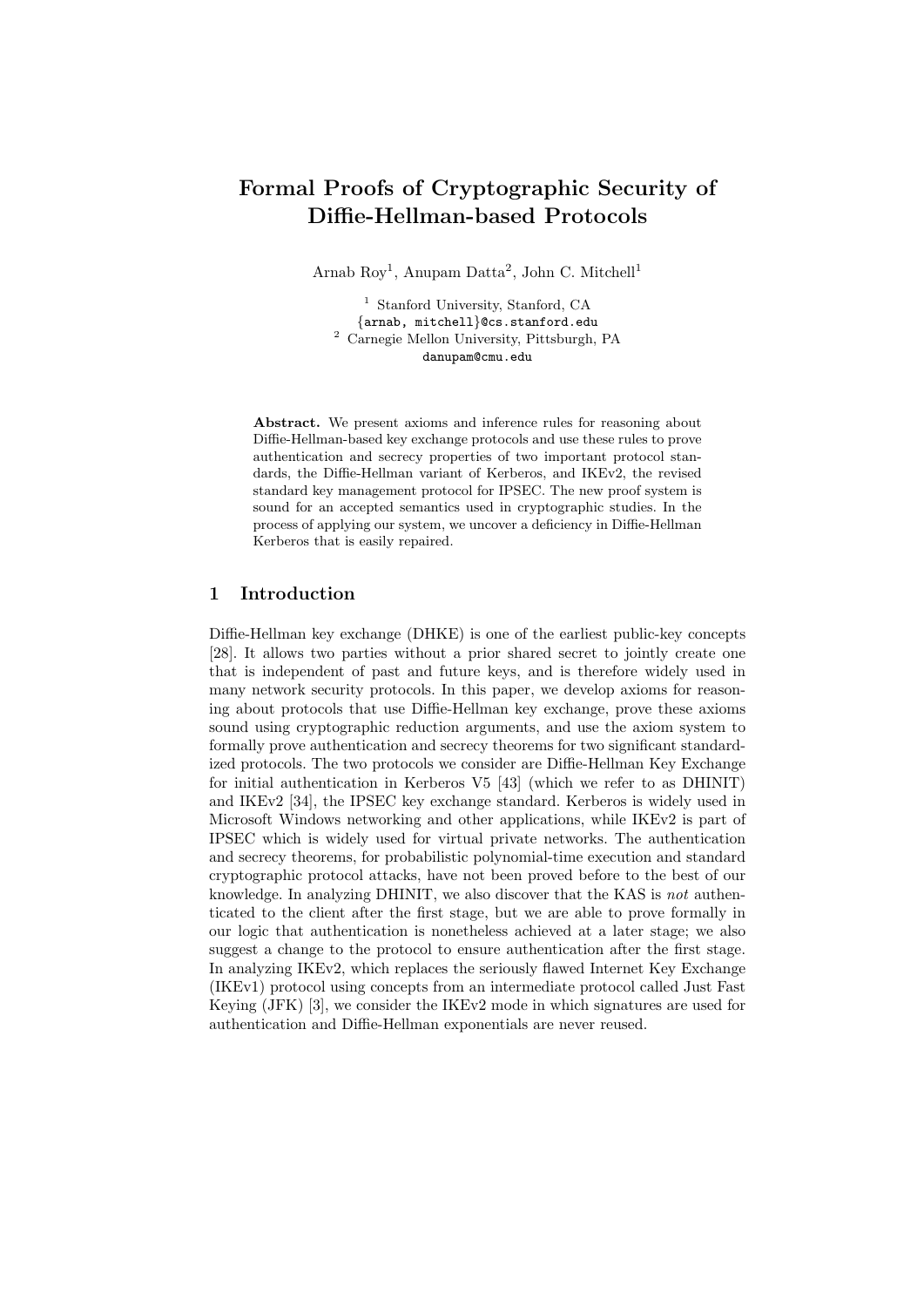The axioms presented in this paper are used in Protocol Composition Logic (PCL) [24, 26, 41, 25, 39]. Our formalization uses the characterization of "good key" from [27], but improves on previous work in several respects: (i) we fix a bug in the DH axiom in [27] by using the "DHStrongSecretive" formulas developed in the paper, (ii) we present a general inductive method for proving secrecy conditions for Diffie-Hellman key exchange, and (iii) we present axioms for reasoning from ciphertext integrity assumptions. These three innovations are essential for the formal proofs for DHINIT and IKEv2, which could not be carried out in the system of [27]. In addition, the present soundness proofs are based on a new cryptographic definition and associated theorems about the joint security of multiple encryption schemes keyed using random or DHKE-keys. This paper complements [39] and completes the development of formal cryptographically sound proofs for three modes of Kerberos V5 ([42] contains technical details).

Most demonstrated approaches for proving security of complex network protocols, of the scale that appear in IEEE and IETF standards, use a simplified model of protocol execution based on symbolic computation and highly idealized cryptography [9, 16, 19, 24]. However, proofs about symbolic computation do not provide the same level of assurance as proofs about probabilistic polynomial-time attacks. Several groups of researchers have therefore developed methods for deriving cryptographic meaning from properties of symbolic protocol execution [7, 6, 18, 22, 31, 32, 38]. These methods involve showing that the behavior of a symbolic abstraction, under symbolic attacks, yields the same significant failures as a finer-grained execution under finer-grained probabilistic polynomial-time attack. However, such equivalence theorems rely on strong cryptographic assumptions, and there are no known suitable symbolic abstractions of Diffie-Hellman exponentiation. In addition, there are theoretical negative results that suggest that correspondence theorems may be impossible for symmetric encryption if a protocol might reveal a secret key [17, 23], or for hash functions or exclusive-or [5, 8]. In contrast, computational PCL reasons directly about properties of probabilistic polynomial-time execution of protocols, under attack by a probabilistic polynomial-time adversary, without explicit formal reasoning about probability or complexity. In addition, different axioms depend on different cryptographic assumptions, allowing us to consider which assumptions are actually necessary for each property we establish. As currently formulated in the RFC, Kerberos requires a party to sign only its own Diffie-Hellman exponential. We prove this is sufficient, using axioms that depend on the *random oracle* assumption [12]. However, we are not able to give a formal proof using alternate axioms that do not depend on random oracles. On the other hand, the alternate axioms are sufficient to prove authentication if we modify the protocol slightly so that the KAS signs both the Diffie-Hellman exponentials, as is done in IKEv2 and JFK.

Two related studies are a symbolic proof for Kerberos (without DHKE) [4] and a cryptographic reduction proof for JFK [3]. In the Kerberos analysis, a correspondence between symbolic computation and cryptographic models [7] is used to draw cryptographic conclusions. This requires a separate verification that a "commitment problem" does not occur in the protocol (see [4]), and does not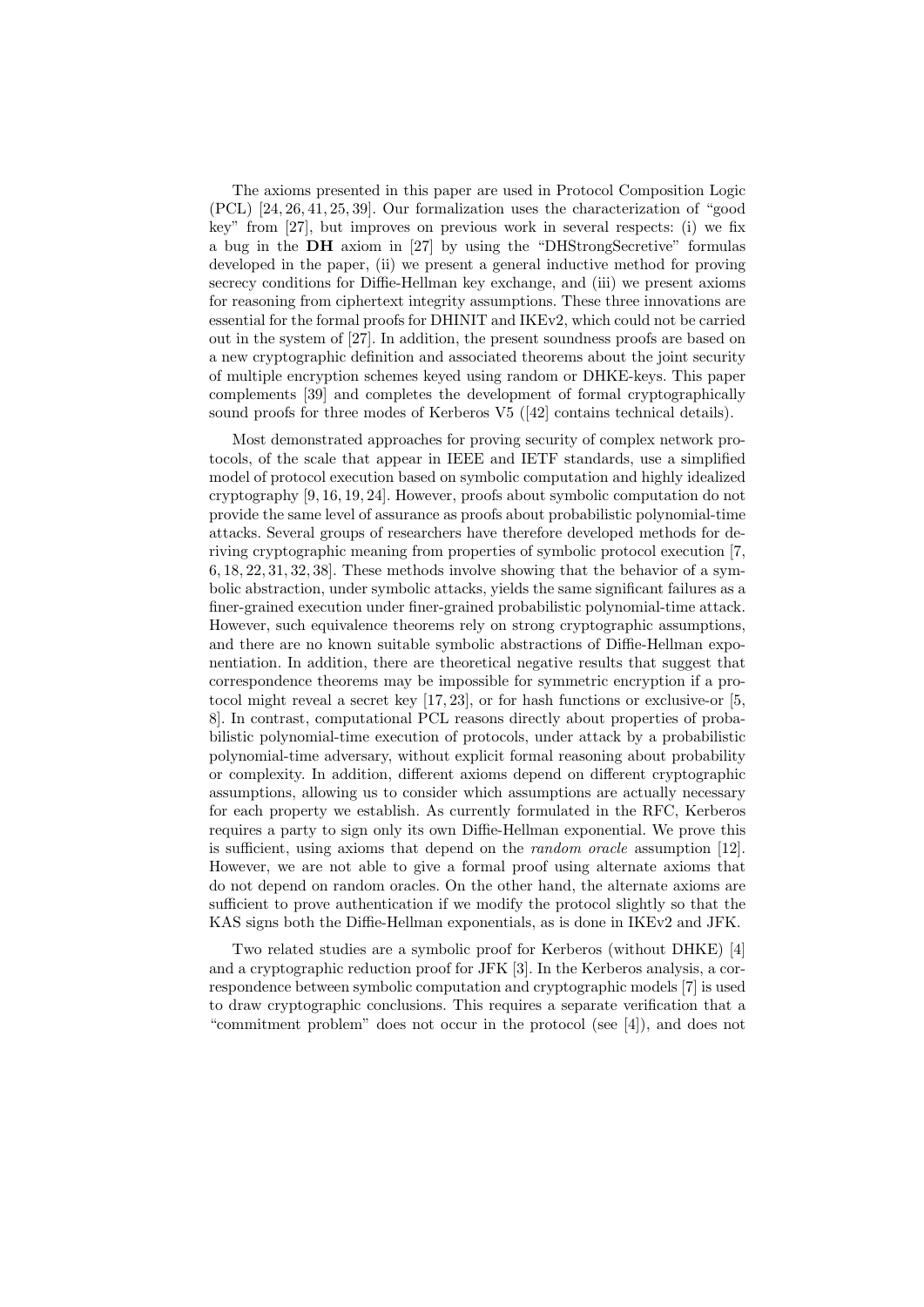extend to Diffie-Hellman. The JFK proof is interesting and informative, with suggestions in [3] that "analysis based on formal methods would be a useful complement," but simpler than the proof of DHINIT since JFK digitally signs Diffie-Hellman values differently. More generally, Abadi and Rogaway [1] initiated computationally sound symbolic analysis of static equivalence, with extensions and completeness explored in [37, 2]; a recent extension to Diffie-Hellman appears in [15], covering only passive adversaries, not the stronger active adversaries used in the present paper. Protocol Composition Logic [24] was used in a case study of 802.11i [29], has previous computational semantics [26], and was used to study protocol composition and key exchange [27]. In other studies of DHKE, [30] uses a symbolic model, while [36] imposes nonstandard protocol assumptions. The cryptographic primitives used in Kerberos are analyzed in [14].

Section 2 summarizes Protocol Composition Logic (PCL), with section 3 presenting the proof system and computational soundness theorem. Kerberos DHINIT and IKEv2 are analyzed in sections 4 and 5, respectively. Conclusions are in section 6.

## 2 Background

This section contains a brief summary of aspects of Protocol Composition Logic (PCL) used in the rest of this paper. Additional background appears in [24, 26, 41, 25, 39].

Modelling protocols A protocol is given by a set of roles, each specifying a sequence of actions to be executed by an honest agent. Protocol roles may be written using a process language in which each role defines a sequential process, and concurrency arises as a consequence of concurrent execution of any number of instances of protocol roles. The set of role actions include generating a new nonce, signing or encrypting a messages, communicating over the network, and decrypting or verifying a signature through pattern matching. A role may depend on so-called input parameters, such as the intended recipient of messages sent by an instance of the role, or the recipient's public encryption key. An example protocol is presented in Section 4.

Protocol execution may be characterized using probabilistic polynomial-time oracle Turing machines [13]. In this approach, an initial configuration is defined by choosing a number of principals (agents), assigning one or more role instances to each principal, designating some subset of the principals as honest, and choosing encryption keys as needed. Protocol execution then proceeds by allowing a probabilistic polynomial-time adversary to control protocol execution by interacting with honest principals (as oracles). This gives the adversary complete control over the network, but keys and random nonces associated with honest parties are not given directly to the adversary unless they are revealed in the course of protocol execution.

Each protocol, initial configuration, and choice of probabilistic polynomialtime adversary gives rise to a probability distribution on polynomial-length executions. A trace records all actions executed by honest principals and the attacker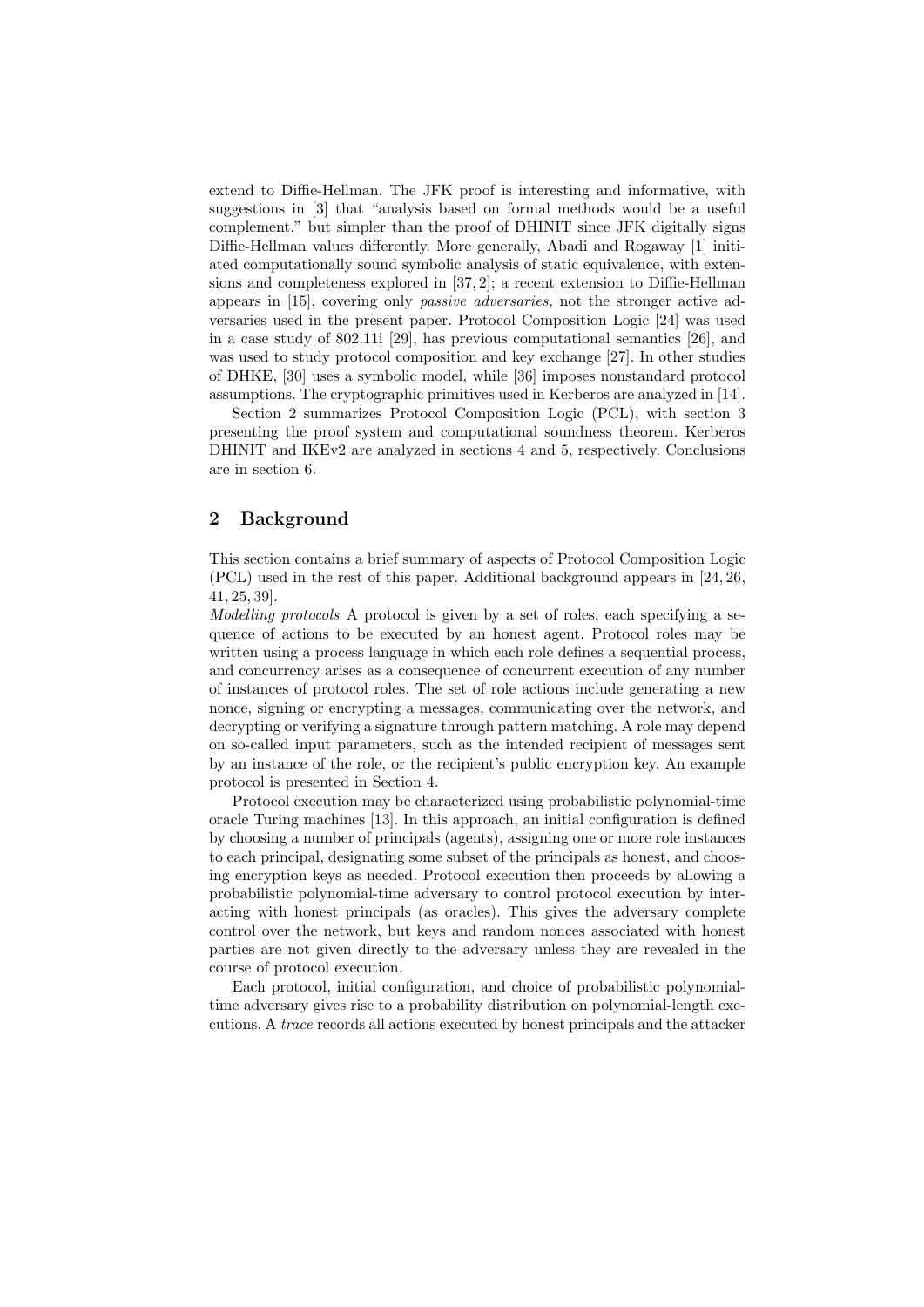during one execution (run) of the protocol. Since honest principals execute roles defined by symbolic programs, we may define traces so that they record symbolic descriptions of the actions of honest parties and a mapping of symbolic variables to bitstrings values manipulated by the associated Turing machine. Since an attacker is not given by a symbolic program, a trace only records the send-receive actions of the attacker, not its internal actions. Traces also include the random bits (used by the honest parties, the adversary and available to an additional probabilistic polynomial-time algorithm called the distinguisher), as well as a few other elements used in defining semantics of formulas over collections of traces [26].

Protocol logic, proof system, cryptographic soundness The syntax of PCL and the informal descriptions of the principal predicates are given in [25, 39]. Most protocol proofs use formulas of the form  $\theta[P]_X\phi$ , which are similar to Hoare triples. Informally,  $\theta[P]_X\phi$  means that after actions P are executed by the thread X, starting from any state where formula  $\theta$  is true, formula  $\phi$  is true about the resulting state. Formulas  $\theta$  and  $\phi$  typically combine assertions about temporal order of actions (useful for stating authentication) and assertions about knowledge (useful for stating secrecy).

Intuitively, a formula is true about a protocol if, as we increase the security parameter and look at the resulting probability distributions on traces, the probability of the formula failing is negligible (i.e., bounded above by the reciprocal of any polynomial). We may define the meaning of a formula  $\varphi$  on a set T of equi-probable computational traces as a subset  $T' \subseteq T$  that respects  $\varphi$  in some specific way. For example, an action predicate such as Send selects a set of traces in which a send occurs (by the indicated agent). More precisely, the semantics  $\llbracket \varphi \rrbracket$  (T, D,  $\epsilon$ ) of a formula  $\varphi$  is inductively defined on the set T of traces, with distinguisher  $D$  and tolerance  $\epsilon$ . The distinguisher and tolerance are only used in the semantics of the secrecy predicates Indist and GoodKeyAgainst, where they determine whether the distinguisher has more than a negligible chance of distinguishing the given value from random or winning an IND-CCA game (standard in the cryptographic literature), respectively. We say a protocol  $Q$  satisfies a formula  $\varphi$ , written  $Q \models \varphi$  if, for all adversaries and sufficiently large security parameters, the *probability* that  $\varphi$  "holds" is asymptotically overwhelming. A precise inductive semantics is given in [26].

Protocol proofs are written using a formal proof system, which includes axioms and proof rules that capture essential properties of cryptographic primitives such as signature and encryption schemes. In addition, the proof system incorporates axioms and rules for first-order reasoning, temporal reasoning, knowledge, and a form of inductive invariant rule called the "honesty" rule. The induction rule is essential for combining facts about one role with inferred actions of other roles. An axiom about a cryptographic primitive is generally proved sound by a cryptographic reduction argument that relies on some cryptographic assumption about that primitive. As a result, the mathematical import of a formal proof in PCL may depend on a set of cryptographic assumptions, namely those assumptions required to prove soundness of the actual axioms and rules that are used in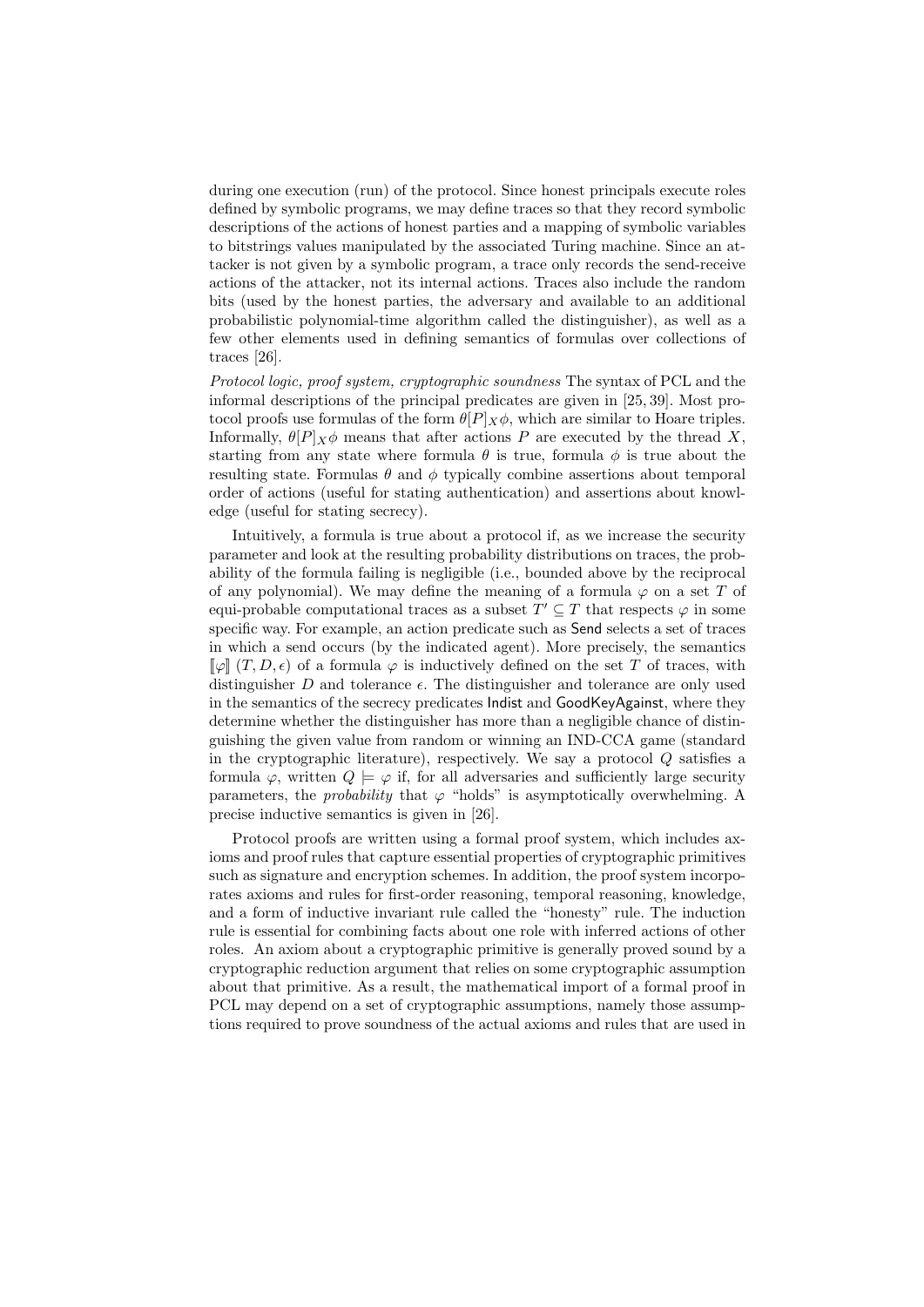the proof. In some cases, there may be different ways to prove a single PCL formula, some relying on one set of cryptographic assumptions, and another proof relying on another set of cryptographic assumptions.

# 3 Proof System

Section 3.1 contains new axioms and rules for reasoning about Diffie-Hellman key exchange. Section 3.2 summarizes the concept of secretive protocol and proof rules taken from [39] that are used in this paper to establish secrecy properties. However, we give new soundness proofs for these axioms, based on an extension of standard multiparty encryption schemes [10] to allow for multiple public and symmetric encryption schemes keyed using random or Diffie-Hellman based keys. The associated cryptographic definitions and theorems are presented in Section 3.3.

## 3.1 Diffie-Hellman Axioms

In this section we formalize reasoning about how individual threads treat DH exponentials in an appropriate way. We introduce the predicate  $DHGood(X, m, x)$ , where  $x$  is a nonce used to compute a DH exponential, to capture the notion that thread  $X$  only uses certain safe actions to compute  $m$  from values that it has generated or received over the network. For example, axioms DH2 and **DH3** say that a message  $m$  is DHGood if it has just been received, or if it is just computed by exponentiating the known group generator  $g$  with the nonce  $x$ . Axiom DH4 states that the pair of two DHGood terms is also DHGood.

Note that unlike the symbolic model, it is not well defined in the computational model to say "m contains  $x$ ". That is why our proof systems for secrecy in the symbolic model [41] and computational model [39] are different - the computational system does induction on actions rather than structure of terms. The need to look at the structure of  $m$  is obviated by the way the reduction to games like IND-CCA works. The high level intuition is that a consistent simulation of the protocol can be performed while doing the reduction, if the terms to be sent to the adversary are "good".

- **DH0** DHGood $(X, a, x)$ , for a of any atomic type, except nonce, *viz.* name or key
- DH1 New $(Y, n) \wedge n \neq x \supset \text{DHGood}(X, n, x)$
- **DH2** [receive  $m;$ ]<sub>X</sub> DHGood( $X, m, x$ )
- **DH3**  $[m := \text{expg } x; ]_X$  DHGood $(X, m, x)$
- DH4 DHGood $(X, m_0, x) \wedge \mathsf{DHGood}(X, m_1, x)$   $[m := m_0.m_1;]_X$  DHGood $(X, m, x)$
- **DH5** DHGood $(X, m, x)$   $[m] :=$  symenc  $m, k$ ;  $]_X$  DHGood $(X, m', x)$
- **DH6**  $DHGood(X, m, x)$   $[m' :=$  hash  $[m]_X$  DHGood $(X, m', x)$

The formula  $\mathsf{SendDHGood}(X,x)$  indicates that thread X sent out only "DH-Good" terms w.r.t. the nonce x. DHSecretive  $(X, Y, k)$  means that there exist nonces  $x, y$  such that threads  $X, Y$  respectively generated them, sent out "DH-Good" terms and X generated the key k from  $g^{xy}$ . DHStrongSecretive(X, Y, k)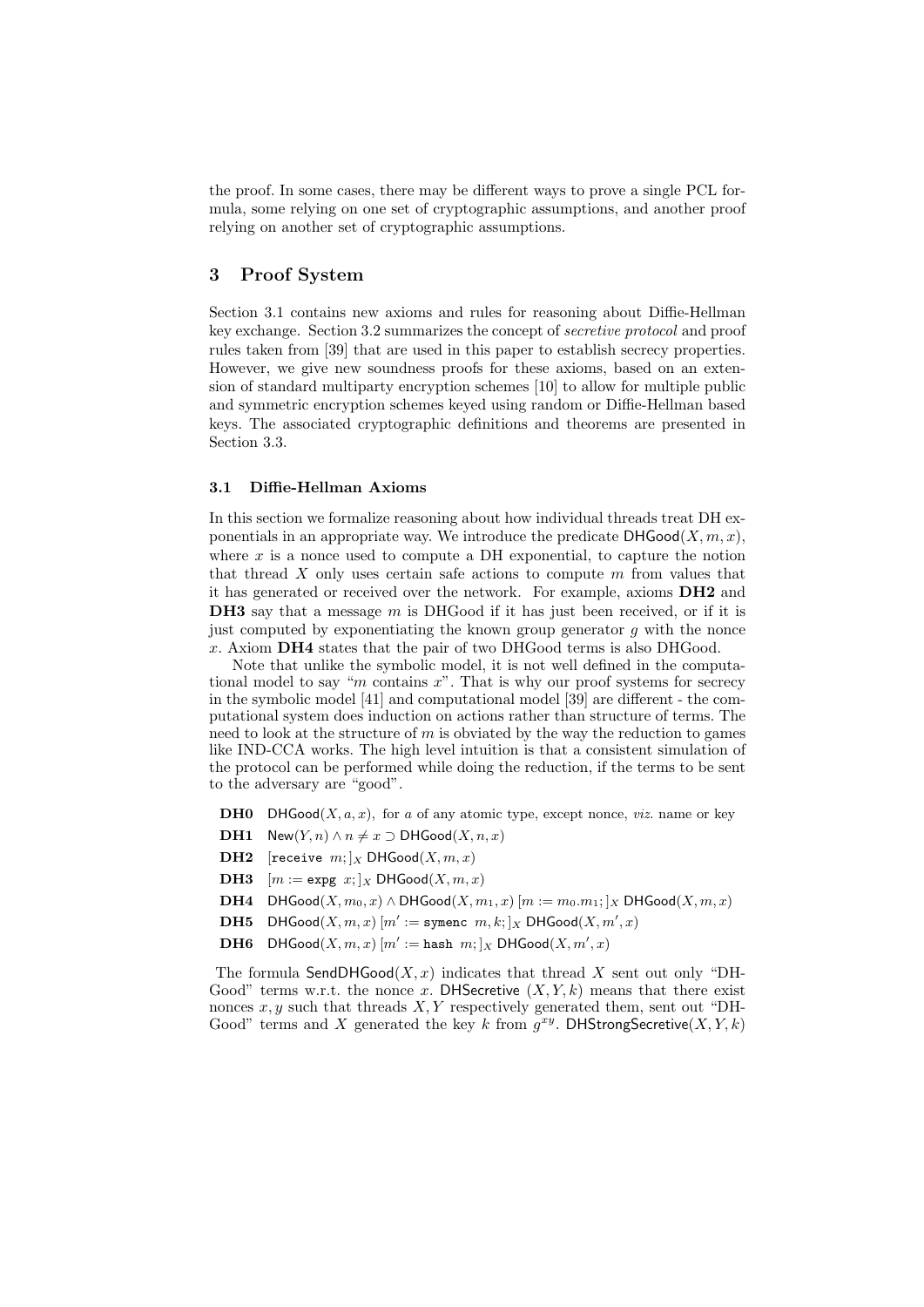asserts a stronger condition - that threads  $X$  and  $Y$  only used each other's DH exponentials to generate the shared secret (The predicate  $Exp(X, qx, y)$ ) means thread X exponentiates gx to the power y). The formula SharedSecret(X, Y, k) means that the key  $k$  satisfies IND-CCA key usability against any thread other than  $X$  or  $Y$ , particularly against any adversary. Formally,

 $SendDHGood(X, x) \equiv \forall m$ . Send $(X, m) \supset DHGood(X, m, x)$ DHSecretive(X, Y, k)  $\equiv \exists x, y$ . New(X, x)  $\land$  SendDHGood(X, x) $\land$ New $(Y, y)$  ∧ SendDHGood $(Y, y)$  ∧ KeyGen $(X, k, x, g^y)$ DHStrongSecretive(X, Y, k)  $\equiv \exists x, y$ . New(X, x)  $\land$  SendDHGood(X, x) $\land$ New $(Y, y)$  ∧ SendDHGood $(Y, y)$  ∧ KeyGen $(X, k, x, g^y)$ ∧  $(\textsf{Exp}(X, gy, x) \supset gy = g^y) \wedge (\textsf{Exp}(Y, gx, y) \supset gx = g^x)$ SharedSecret(X, Y, k)  $\equiv \forall Z$ . GoodKeyAgainst(Z, k)  $\forall Z = X \lor Z = Y$ 

The following axioms hold for the above definition of SendGood:

SDH0 Start $(X)$   $\supset$  SendDHGood $(X, x)$ **SDH1** SendDHGood $(X, x)$  [a]<sub>X</sub> SendDHGood $(X, x)$ , where a is not a send action SDH2 SendDHGood $(X, x)$  [send  $m;$ ] $_X$  DHGood $(X, m, x)$   $\supset$  SendDHGood $(X, x)$ 

The following axioms relate the DHStrongSecretive property, which is trace based, to computational notions of security. The first axiom, which depends on the DDH (Decisional Diffie-Hellman) assumption and IND-CCA security of the encryption scheme, states a secrecy property - if threads  $X$  and  $Y$  are DHStrongSecretive w.r.t. the key  $k$ , then  $k$  satisfies IND-CCA key usability. The second axiom, which depends on the DDH assumption and INT-CTXT (ciphertext integrity [11, 33]) security of the encryption scheme, states that with the same DHStrongSecretive property, if someone decrypts a term with the key k successfully, then it must have been encrypted with the key k by either  $X$  or  $Y$ . Both the axioms are proved sound by cryptographic reductions to the primitive security games.

**DH** DHStrongSecretive $(X, Y, k) \Rightarrow$  SharedKey $(X, Y, k)$ CTXGS DHStrongSecretive(X, Y, k) ∧ SymDec(Z,  $E_{sym}[k](m)$ , k) ⊃ SymEnc $(X, m, k)$   $\vee$  SymEnc $(Y, m, k)$ 

If the weaker property DHSecretive $(X, Y, k)$  holds then we can establish an axiom similar to CTXGS, but we have to model the key generation function as a random oracle and the soundness proof (presented in [42]) is very different. The intuition behind this requirement is that if the threads do not use each other's intended DH exponentials then there could, in general, be related key attacks; the random oracle obviates this possibility.

> CTXG DHSecretive $(X, Y, k) \wedge$  SymDec $(Z, E_{sym}[k](m), k) \supset$ SymEnc $(X, m, k)$   $\vee$  SymEnc $(Y, m, k)$

The earlier paper [27] overlooked the subtle difference between the DHStrongSecretive and DHSecretive predicates. Specifically, in order to prove the axiom DH sound without the random oracle model, it is necessary to ensure that both parties use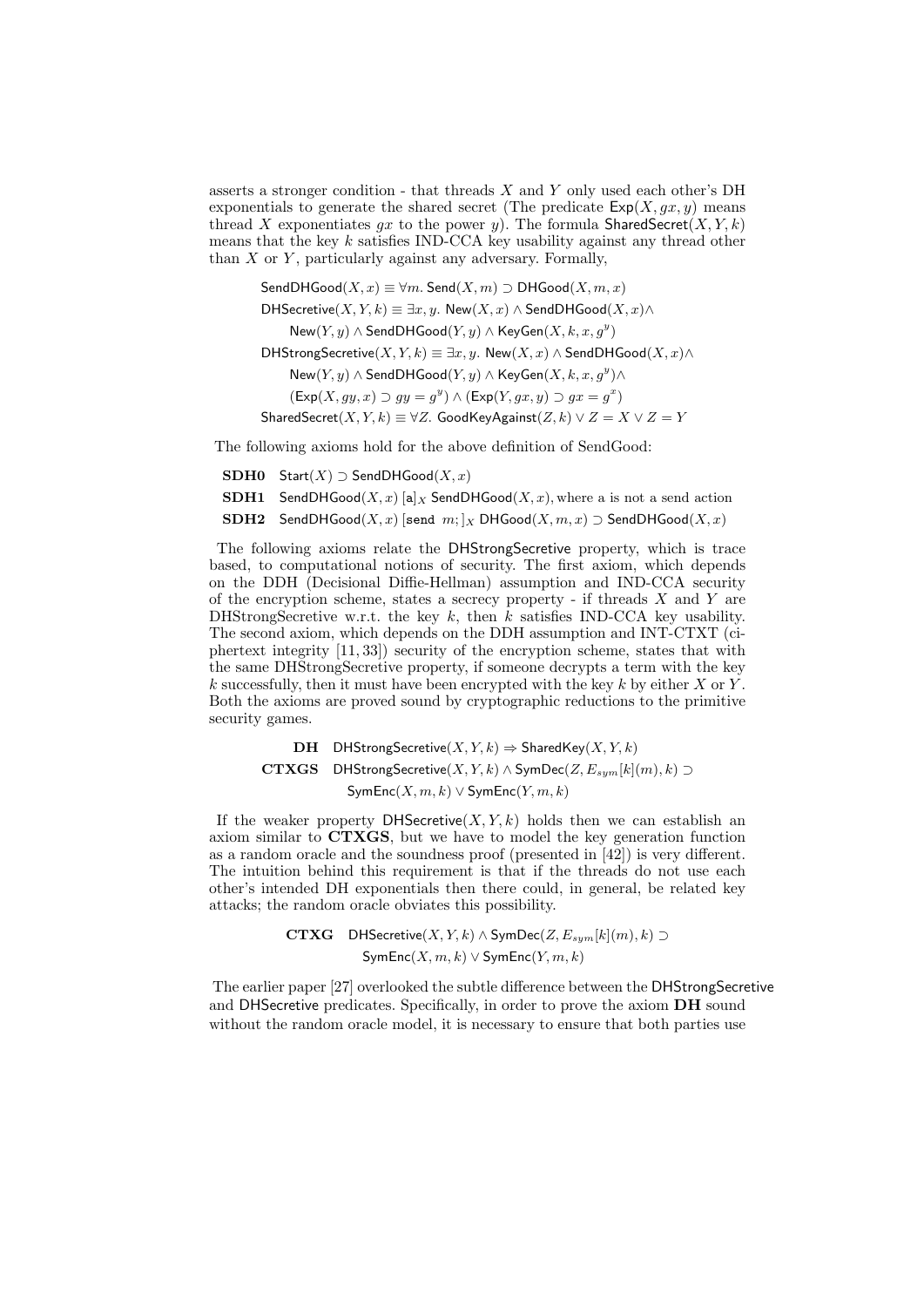only each other's DH exponentials to generate keys—a condition guaranteed by DHStrongSecretive, but not DHSecretive or the variant considered in [27].

To provide some sense of the soundness proofs, we sketch the proof for the CTXGS axiom. The axiom is sound if the set (given by the semantics)

 $\P{\sf DHStrongS}$ ecretive $(X, Y, k)$  ∧ SymDec $(Z, E_{sum}[k](m), k)$  ⊃ SymEnc $(X, m, k)$  ∨  $SymEnc(Y, m, k)\mathbb{I}(T, D, \epsilon)$  includes almost all traces in the set T generated by any probabilistic poly-time adversary  $A$ . Assume that this is not the case: Let  $E$  be the event that an honest principal decrypts a ciphertext  $c$  with the key  $k$ such that c was not produced by X or Y by encryption with the key  $k$ ; there exists an adversary  $\mathcal A$  who forces  $E$  to occur in a non-negligible number of traces. Using  $A$ , we will construct an adversary  $A'$  who breaks DDH, thereby arriving at a contradiction.

Suppose A' is given a DDH instance  $(g^a, g^b, g^c)$ . It has to determine whether  $c = ab$ . Let the DH nonces used by X, Y be x, y respectively. A' simulates execution of the protocol to A by using  $g^a$ ,  $g^b$  as the computational representations of  $g^x, g^y$  respectively. Whenever a symbolic step  $(k' :=$  dhkeygen  $m, x$ ; comes up,  $\mathcal{A}'$  behaves in the following manner: since DHStrongSecretive(X, Y, k) holds, m has to be equal to  $g^b$ , then k' is assigned the value  $g^c$ ; Likewise for the action  $(k' := \mathtt{dhkeygen} \ m, y;$ ). After the protocol simulation, if the event E has occurred then output " $c = ab$ ", otherwise output " $c \neq ab$ ". The advantage of A' in winning the DDH game is:

$$
\mathbf{Adv}^{\mathrm{DDH}}(\mathcal{A}') = \Pr[E|c = ab] - \Pr[E|c \neq ab]
$$

By the assumption about  $A$ , the first probability is non-negligible. The second probability is negligible because the encryption scheme is INT-CTXT secure. Hence the advantage of  $A'$  in breaking DDH is non-negligible. The SendDHGood predicate that DHStrongSecretive implies, ensures that the protocol simulation can be carried out consistently. Intuitively, this is ensured as long as the protocol simulator has to manipulate received messages,  $g^x$ ,  $g^y$  (but not x, y directly) and key messages with  $g^{xy}$  to construct messages to be sent out. Axioms  $DH0 - 6$ are used to formally establish that the protocol has this property.

## 3.2 Secretive Protocols

In this section, we adapt the concept of secretive protocol, a trace-based condition implying computational secrecy [40, 39], to permit keys generated from DHKE. While the proof rules remain identical, the soundness proofs are significantly different and involve a reduction to a multi-scheme IND-CCA game that we introduce in Section 3.3 of this paper. This definition allows the use of multiple encryption schemes keyed using randomly generated keys or keys output from a DHKE. A secretive protocol with respect to a nonce s and set of keys  $\mathcal K$  is a protocol which generates secretive traces, defined below, with overwhelming probability.

Definition 1 (Secretive Trace). A trace is a secretive trace with respect to s and  $K$  if the following properties hold for every thread belonging to honest principals: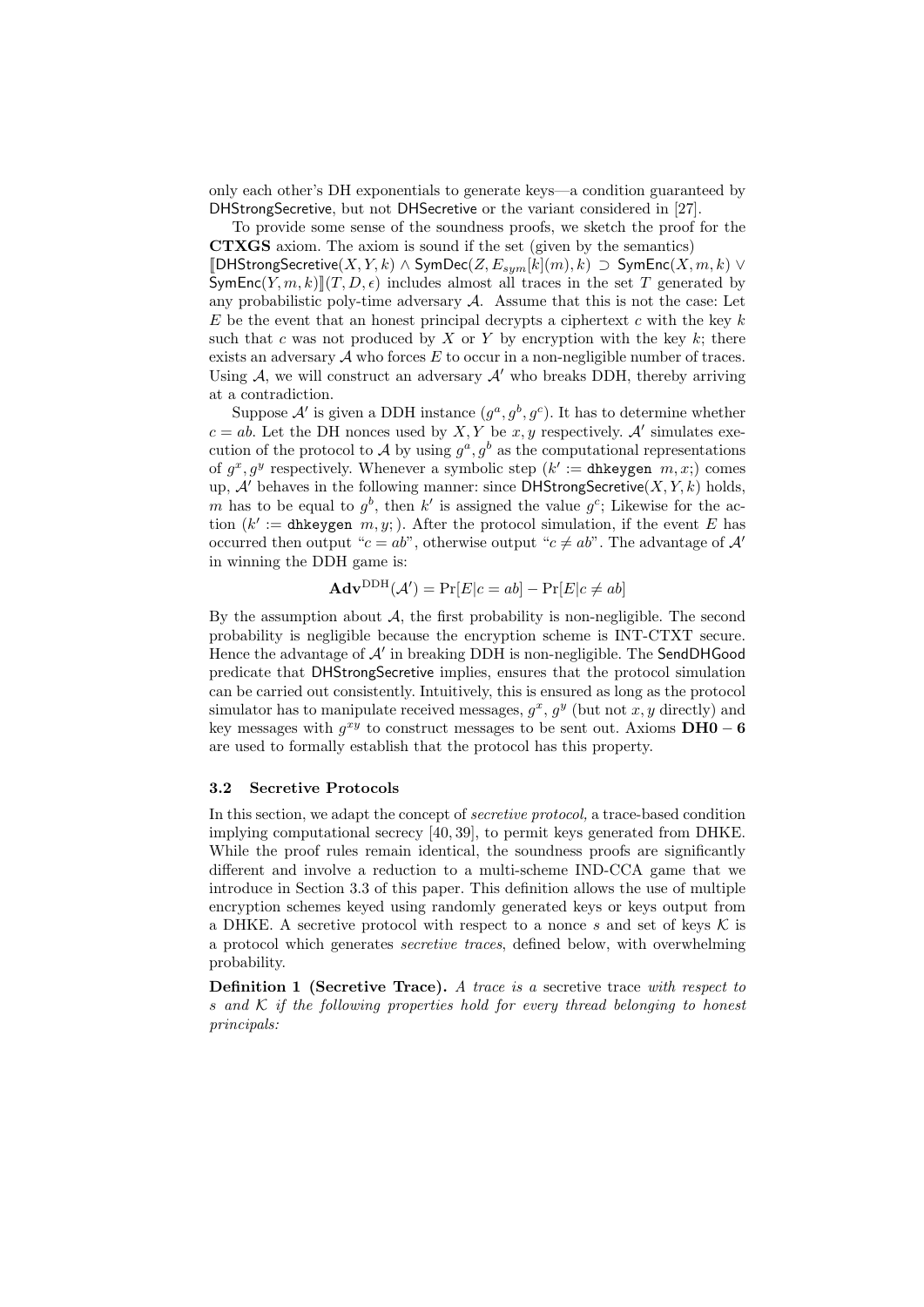- $-$  a thread which generates nonce s, ensures that it is encrypted with a key k in the set  $K$  in any message sent out.
- whenever a thread decrypts a message with a key  $k$  in  $K$ , which was produced by encryption with key k by an honest party, and parses the decryption, it ensures that the results are encrypted with some key k' with  $k' \in \mathcal{K}$  in any message sent out.

To account for DH keys in the set  $K$ , we wish to establish that DH keys are used in a "safe" manner by the protocol, formally captured by the predicate DHStrongSecretive. Following [39], the predicate  $\text{Good}(X, m, s, \mathcal{K})$  asserts that the thread  $X$  constructed the term  $m$  in accordance with the rules allowing a secretive protocol with respect to nonce s and set of keys  $K$  to send out m. The formula  $\mathsf{SendGood}(X, s, \mathcal{K})$  asserts that all messages that thread X sends out are good and  $S$ ecretive $(s, K)$  asserts that all honest threads only send out good messages. The axioms characterizing these predicates are same as in [39] and are omitted here. The induction rule  $\text{IND}_{GOOD}$  states that if all honest threads executing some basic sequence (i.e. a fragment of a role pausing before the next receive, denoted  $P$ ) in the protocol (denoted  $Q$ ) locally construct good messages to be sent out, given that they earlier also did so, then we can conclude Secretive(s, K). A set of basic sequences (BS) of a role is any partition of the sequence of actions in a role such that if any element sequence has a receive then its only at its begining.

$$
\begin{array}{ll}\n\textbf{IND}_{GOOD} & \forall \rho \in \mathcal{Q}.\forall P \in BS(\rho).\n\end{array}
$$
\n
$$
\begin{array}{ll}\n\textbf{SendGood}(X, s, \mathcal{K}) [P] \times \Phi \supset \textbf{SendGood}(X, s, \mathcal{K}) \\
& \mathcal{Q} \vdash \Phi \supset \textbf{Secretive}(s, \mathcal{K}) \\
(*) \colon [P] \times \text{does not capture free variables in } \Phi, \mathcal{K}, s,\n\end{array}
$$
\n
$$
\text{and } \Phi \text{ is a prefix closed trace formula.}
$$

Now we relate the concept of a secretive protocol, which is trace-based, to complexity theoretic notions of security. We define a level-0 key to be either a pre-shared secret, a public key or a DH Key. To apply the results here the DHStrongSecretive property has to hold for a DH key  $k$  for some pair of honest threads. A nonce is established to be a level-1 key when the protocol is proved to be a secretive protocol with respect to the nonce and a set of level-0 keys. This concept is extended further to define level-2 keys and so on.

For a set of keys K of levels  $\leq 1$ ,  $\mathcal{C}(\mathcal{K})$  is the union of all the level-0 keys in K and the union of all the level-0 keys protecting the level-1 keys in  $K$ . The formula In lnit Set  $(X, s, \mathcal{K})$  asserts X is either the generator of nonce s or a possessor of some key in  $\mathcal{C}(\mathcal{K})$ . Goodlnit $(s,\mathcal{K})$  asserts that all such threads belong to honest principals. The formula GoodKeyFor lets us state that secrets established by secretive protocols, where possibly the secrets are also used as keys, are good keys against everybody except the set of principals who either generated the secret or are in possession of a key protecting the secret. For level-0 keys which we want to claim as being possessed only by honest principals we use the formula GoodKey. For protocols employing an IND-CCA secure encryption scheme, the following axiom is sound:

$$
GK \quad \text{Secretive}(s, \mathcal{K}) \land \text{GoodInit}(s, \mathcal{K}) \Rightarrow \text{GoodKeyFor}(s, \mathcal{K})
$$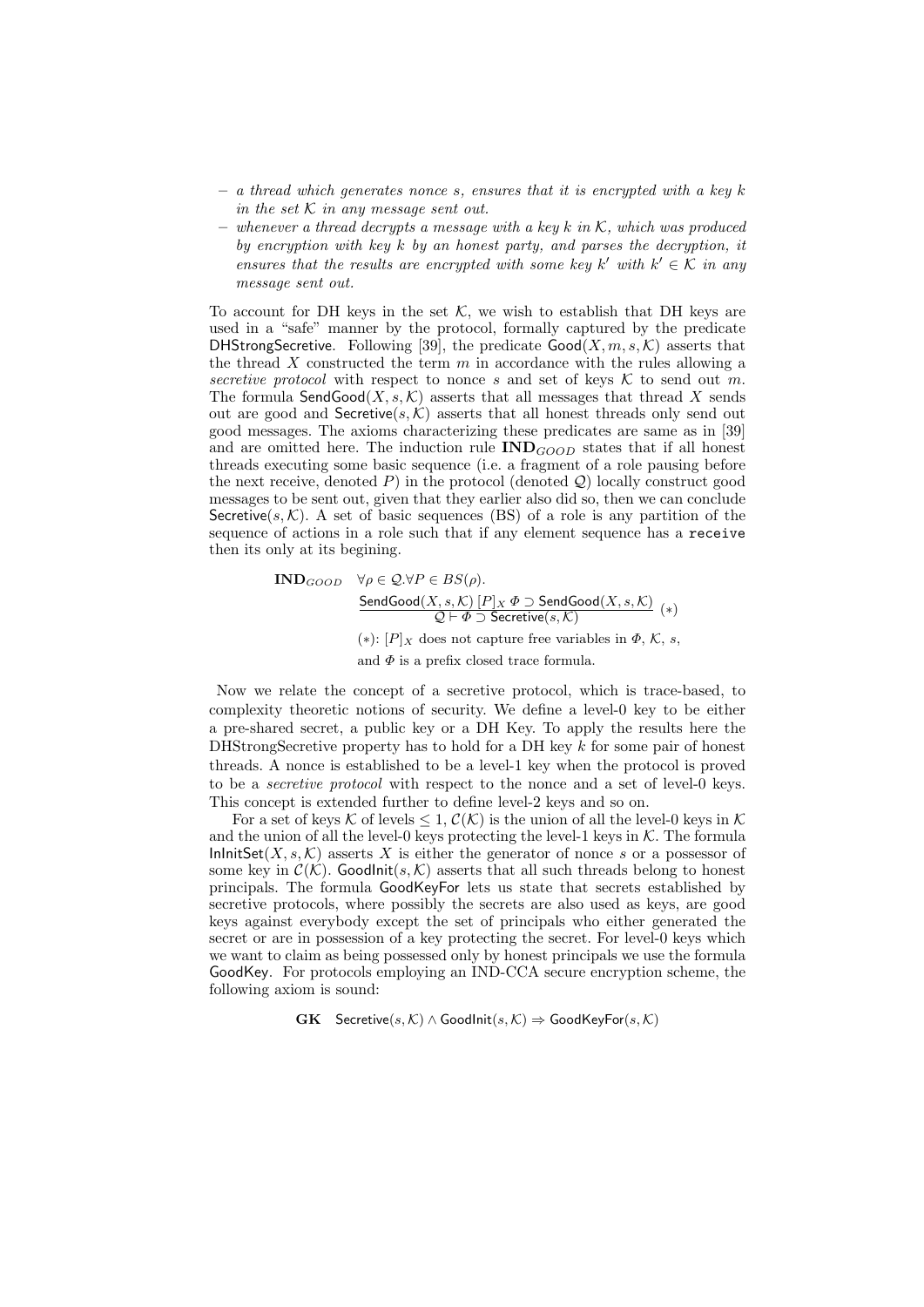If the encryption scheme is both IND-CCA and INT-CTXT secure then following axioms are sound:

**CTX0** GoodKey(*k*) 
$$
\land
$$
 SymDec(*Z*,  $E_{sym}[k](m), k) \supset$   
\n $\exists X$ . SymEnc(*X*, *m*, *k*), for level-0 key *k*.  
\n**CTXL** Secretive(*s*, *K*)  $\land$  GoodInit(*s*, *K*)  $\land$  SymDec(*Z*,  $E_{sym}[s](m), s) \supset$   
\n $\exists X$ . SymEnc(*X*, *m*, *s*)

The following axiom states that if a protocol is secretive with respect to s and  $K$ , then the only keys, under which a message containing s openly is found encrypted in a "good" message, are in the set  $K$ :

> SDEC Secretive $(s, \mathcal{K}) \wedge$  Sym $\text{Dec}(X, E_{sym}[k](m), k) \wedge$  $\textsf{Good}(X, E_{sym}[k](m), s, \mathcal{K}) \wedge \textsf{ContinuousOpen}(m, s) \supset k \in \mathcal{K}$

The predicate ContainsOpen $(m, a)$  asserts that a can be obtained from m by a series of unpairings only.

The soundness theorem is proved by showing that every axiom is a valid formula and that all proof rules preserve validity. The soundness proofs for the four axioms above are sketched in [42]; they proceed by reduction to the multiple encryption scheme game defined in the next section.

Theorem 1 (Soundness).  $\forall Q, \varphi$ . if  $Q \vdash \varphi$  then  $Q \models \varphi$ 

#### 3.3 Joint Security of Multiple Encryption Schemes

A public-key encryption scheme  $\mathcal{ES}$  is a triplet  $(\mathcal{KG}, \mathcal{E}, \mathcal{D})$  such that  $\mathcal{KG}(I)$  generates a pair of keys  $(ek, dk)$ , where I is some initial information,  $ek$  is the public key and dk is the private key, and  $\mathcal E$  and  $\mathcal D$  are the encryption and decryption functions respectively. In [10], Bellare, Boldyreva and Micali analyzed the security of a single public-key encryption scheme in a setting where more than one independent keys are used. The security of an encryption scheme is defined in terms of a game between an adversary and a challenger. In the *chosen plain*text (IND-CPA) setting, the adversary has access to a left-or-right encryption oracle  $\mathcal{E}_{ek}(LR(\cdot,\cdot,b))$ , which takes a pair of equal length messages  $m_0, m_1$  from the adversary and returns the encryption of  $m_b$  with the key  $ek$ , the bit b being unknown to the adversary. In the chosen ciphertext (IND-CCA) setting, the adversary has, in addition, access to a decryption oracle  $\mathcal{D}_{dk}(\cdot)$ , with the caveat that it cannot query for the decryption of a ciphertext it received as an answer to a previous encryption oracle query.

In this section, we extend their definition to settings involving multiple encryption schemes. Consider a sequence of  $n$ , not necessarily distinct, encryption schemes  $\langle \mathcal{ES}^i | 1 \leq i \leq n \rangle$ , possibly consisting of public-key and symmetric-key encryption schemes with either pre-shared keys or setup by a Diffie-Hellman exchange. For notational uniformity we define  $ek_i = dk_i$  for symmetric key schemes, both equal to the secret key. For Diffie-Hellman schemes,  $ek_i = dk_i$  $keygen(g^{xy})$  where  $g^x$  and  $g^y$  are the public DH values. Let DH be the set of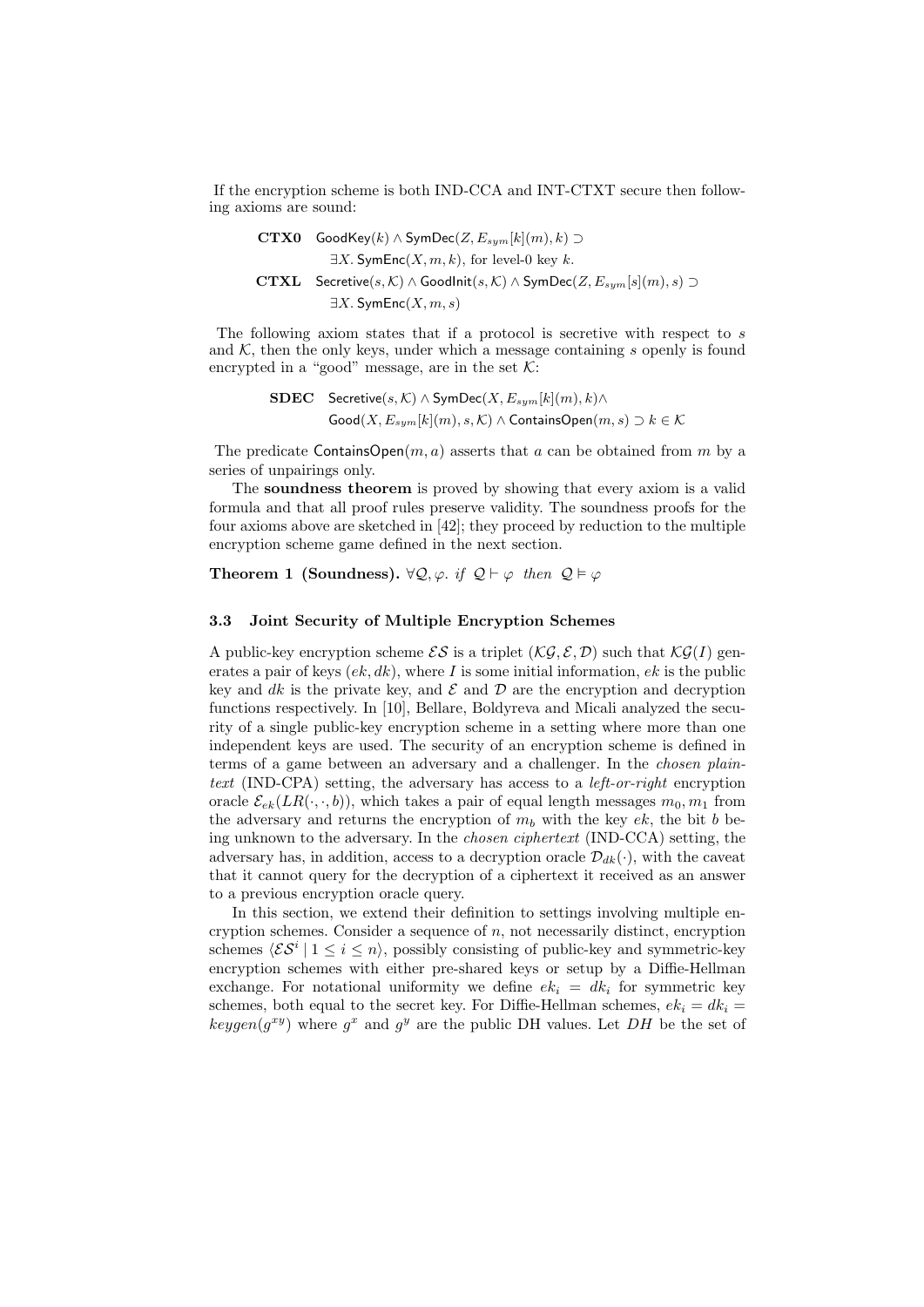Diffie-Hellman public values  $(g^x, g^y)$  for those keys which are generated by a DH exchange and  $PK$  be the set of public-keys among the  $ek_i$ 's. In the *multi-scheme* setting we let the adversary have access to  $n$  encryption and decryption oracles with their corresponding public informations  $(PK \text{ and } DH)$ , all using the same challenger bit b for encryption. Security in this setting is defined below.

Definition 2 (Multi Scheme Indistinguishability). The experiment MS-IND-CCA, for adversary A, is defined as:

**Experiment Exp**<sub>(
$$
\mathcal{ES}
$$
),  $I$</sub>   
\nFor  $i = 1, \dots, n$  do  $(ek_i, dk_i) \leftarrow \mathcal{KG}^i(I)$  EndFor  
\n
$$
d \leftarrow A^{\mathcal{E}_{ek_1}^1(LR(\cdot, \cdot, b)), \dots, \mathcal{E}_{ek_n}^n(LR(\cdot, \cdot, b)), \mathcal{D}_{dk_1}^1(\cdot), \dots, \mathcal{D}_{dk_n}^n(\cdot)}(I, PK, DH)
$$
\n\nReturn  $d$ 

A query to any LR oracle consists of two messages of equal length and that for each  $i = 1, ..., n$  adversary A does not query  $\mathcal{D}_{dk_i}(\cdot)$  on an output of  $\mathcal{E}^i_{ek_i}(LR(\cdot,\cdot,b)).$  The advantage of A is defined as:

$$
\mathbf{Adv}_{(\mathcal{ES}),I}^{\mathit{MS-IND-CCA}}(A) = \Pr[\mathbf{Exp}_{(\mathcal{ES}),I}^{\mathit{MS-IND-CCA}}(A,0) = 0] - \Pr[\mathbf{Exp}_{(\mathcal{ES}),I}^{\mathit{MS-IND-CCA}}(A,1) = 0]
$$

The sequence of encryption schemes  $\langle \mathcal{ES}^i | 1 \leq i \leq n \rangle$  is MS-IND-CCA secure if the advantage of any probabilistic poly-time adversary A is negligible in the security parameter.

The definition of MS-IND-CPA is similar, with the decryption oracles dropped. We prove that individual security of the encryption schemes implies joint security.

Theorem 2 (IND-CPA(CCA)  $\rightarrow$  MS-IND-CPA(CCA)). If encryption schemes  $\mathcal{ES}_1$ ,  $\mathcal{ES}_2$ , ...,  $\mathcal{ES}_n$  are individually IND-CPA(CCA)secure, then the sequence of schemes  $\langle \mathcal{ES}_1, \mathcal{ES}_2, \ldots, \mathcal{ES}_n \rangle$  is MS-IND-CPA(CCA) secure.

## 4 Kerberos with DHINIT

In this section, we formally model Kerberos with DHINIT and prove that it satisfies computational authentication and secrecy properties under standard assumptions about the cryptographic primitives. Authentication proofs for each stage of Kerberos rely on the secrecy guarantees of keys set up in earlier stages, while the secrecy proofs similarly rely on previously proved authentication guarantees, an alternation first pointed out in [20]. Since the later stages of DHINIT are the same as those of Basic Kerberos [35], we obtain proofs for the complete protocol by appealing to security proofs and composition theorems in a compatible setting [39].

We find, perhaps surprisingly, that the KAS is *not* authenticated to the client after the first stage and suggest a fix to the protocol to avoid this problem. Our counterexample is similar in flavor to the attack found on Kerberos V5 with public-key initialization by [19]. In addition, we use an axiom that relies on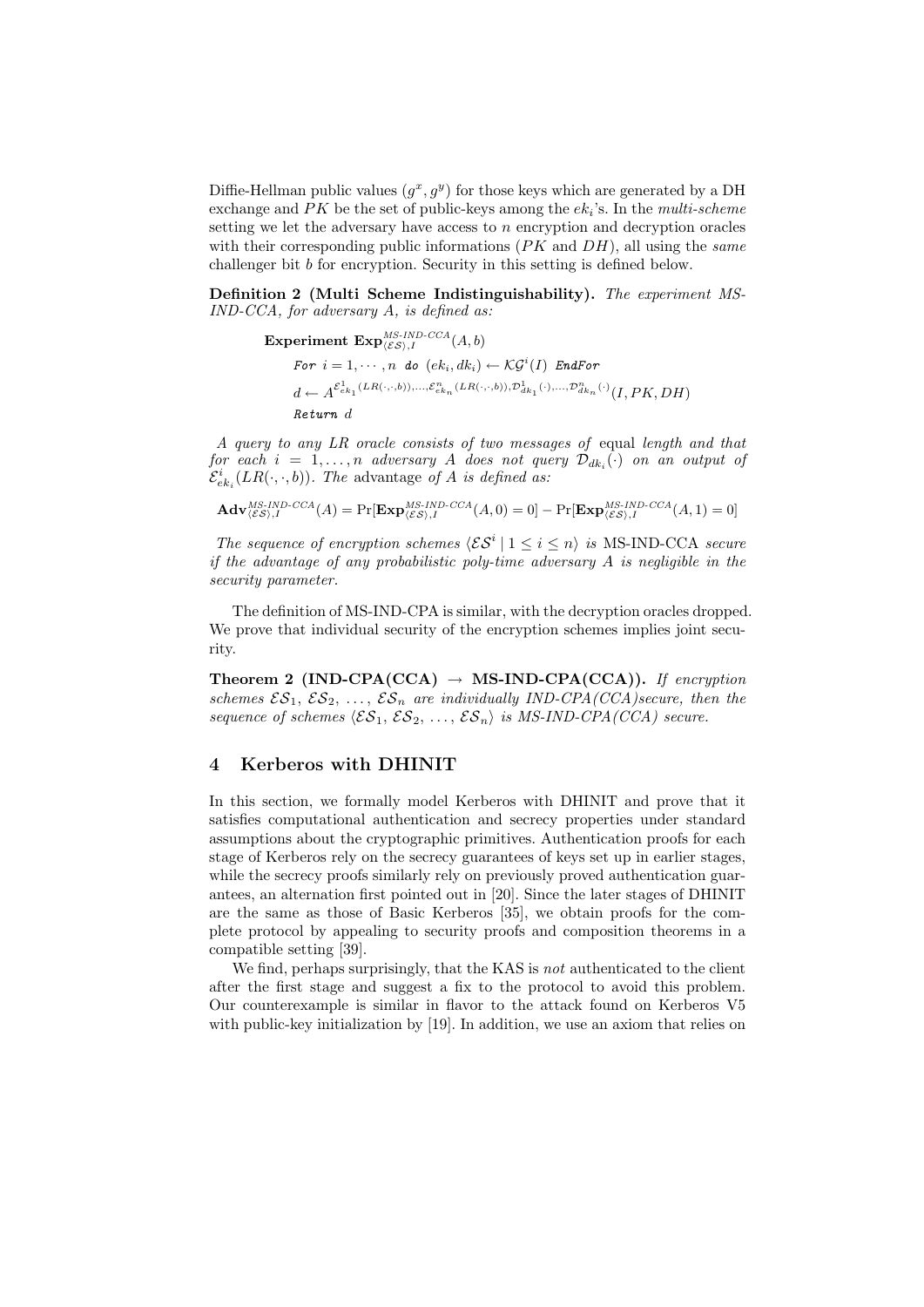random oracles to complete the proof of the security properties. We also develop an alternative proof, using only axioms that hold in the standard model, for a variant of the protocol that requires the KAS to sign both the Diffie-Hellman exponentials. We leave open whether this discrepancy arises from a security flaw in DHINIT or a limitation of our current proof.

#### 4.1 Modelling the Protocol

The Kerberos protocol involves four roles—the Client, the Kerberos Authentication Server (KAS), the Ticket Granting Server (TGS), and the application server. The KAS and the TGS share a long term symmetric key as do the TGS and the application server. Mutual authentication and key establishment between the client and the application server is achieved by using this chain of trust. We write  $k_{X,Y}^{type}$  to refer to long term symmetric keys, where X and Y are the principals sharing the key and type indicates their roles, e.g.  $t \rightarrow k$  for TGS and KAS and  $s \to t$  for application server and TGS. Kerberos runs in three stages with the client role participating in all three. The client program for the first stage and the KAS program are given below but the complete formal description of the protocol is given in [42].

The client C and KAS K carry out a Diffie-Hellman key exchange protocol authenticated by digital signatures to set up a key  $AKey$  to be used as a session key between the client and the TGS in the next stage. (In Basic Kerberos, this phase is simpler; it relies on a preshared key between  $C$  and  $K$ .) The first few actions of the client are explained as follows: it generates three random numbers  $n_1, \tilde{n_1}, x$  using new actions. It then generates the Diffie-Hellman exponential  $gx$ and sends a message to the KAS K containing its signature over the exponential and a few other fields including the identities of the TGS  $\hat{T}$  and itself. In the second stage, the client gets a new session key  $(SKey - Service Key)$  and a service ticket  $(st)$  to converse with the application server S which takes place in the third stage. The control flow of Kerberos exhibits a staged architecture where once one stage has been completed successfully, the subsequent stages can be performed multiple times or aborted and started over for handling errors.

```
Client = (C, \hat{K}, \hat{T}, \hat{S}, t) [
  new n_1; new \tilde{n_1};
  new x; qx := exp(x;chksum := \text{hash } \hat{C}.\hat{T}.n_1;sigc := sign "Auth".chksum.\tilde{n_1}.gx, skc;
  send Cert_C.size.\hat{C}.\hat{T}.n_1;receive Cert_K.size. \hat{C}.tgt. enc_{kc};
  verify sigk, "DHKey".gy.\tilde{n_1}, vk_K;
  k := dhkeygen gy, x;text_{kc} := symdec enc_{kc}, k;match text_{kc} as AKey.n_1.\hat{T};
   \cdots stage boundary \cdots\overline{\ }\overline{\ }\mathbf{KAS} = (K)receive Cert_C.size. \hat{C}. \hat{T}.n_1;verify sigc, "Auth".chksum.\tilde{n_1}.gx, vk_C;
                                                              chk := \text{hash } \hat{C}.\hat{T}.n_1;match chk as chksum;new AKey;
                                                              new y; qy := exp(x, y);
                                                              k := dhkeygen gx, y;sigk := \text{sign} \text{``}DHKey", gy.\tilde{n_1}, sk_K;tgt := symenc \,AKey.\, \hat{C}, \, k_{T,K}^{t\rightarrow k};enc_{kc} := symenc AKey. n_1.\hat{T}, k;send Cert_K.size. \hat{C}.tgt. enc_{kc};
                                                              \cdot
```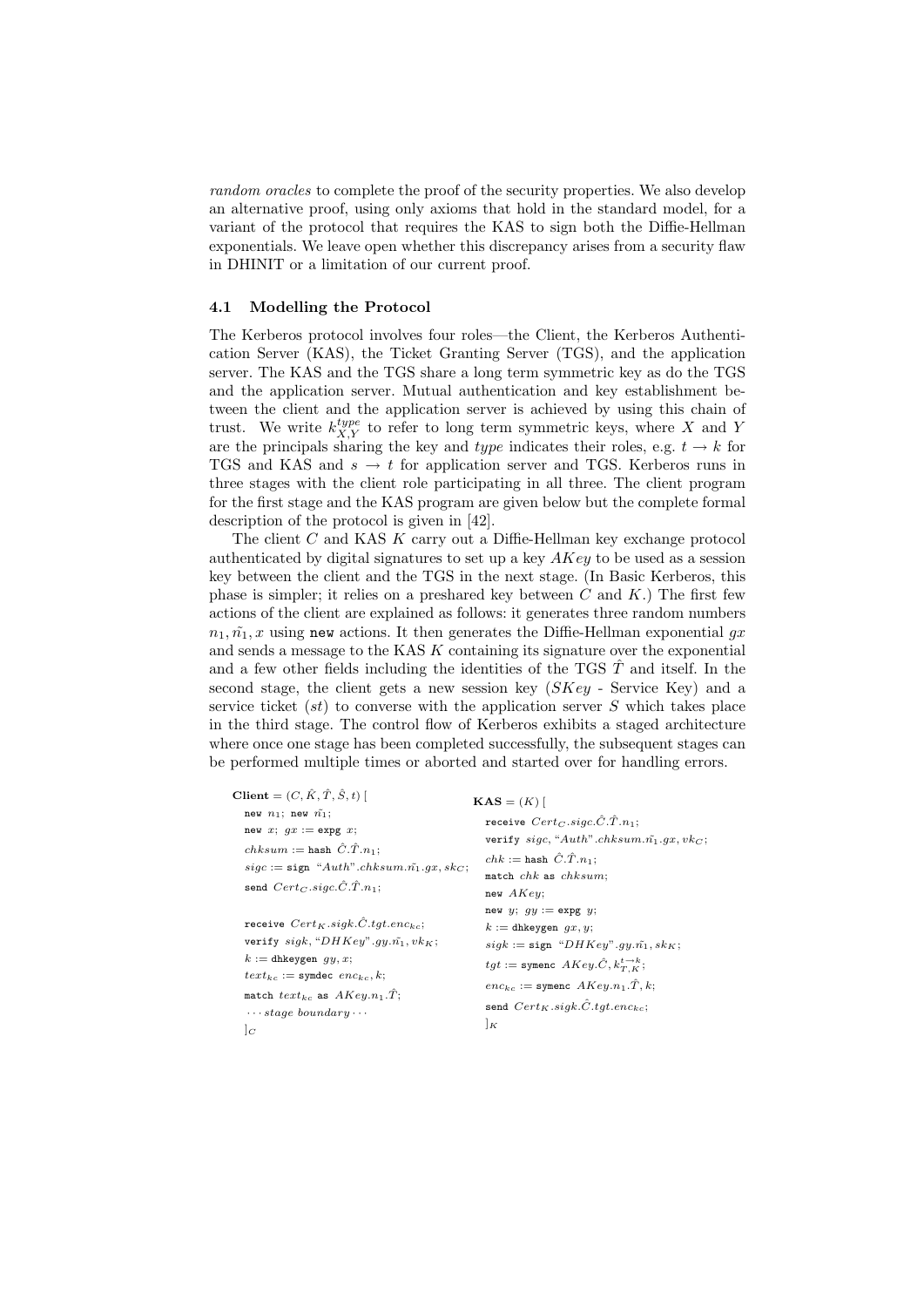```
SEC_k : \textsf{Hom}(\hat{C}, \hat{K}) \supset (\textsf{GoodKeyAgainst}(X, k) \vee \hat{X} \in \{\hat{C}, \hat{K}\})SEC_{a key} : \textsf{Hom}(\hat{C}, \hat{K}, \hat{T}) \supset (\textsf{GoodKeyAgainst}(X, AKey) \vee \hat{X} \in \{\hat{C}, \hat{K}, \hat{T}\})SEC_{skew} : \text{Hom}(\hat{C}, \hat{K}, \hat{T}, \hat{S}) \supset (\text{GoodKeyAgainst}(X, SKey) \vee \hat{X} \in \{\hat{C}, \hat{K}, \hat{T}, \hat{S}\})AUTH_{kas}:\exists\eta.\ \mathsf{Send}((\hat{K},\eta),Cert_K.SIG[sk_K]("DHKey",gy.\tilde{n_1}).E_{sym}[k_{T,K}^{t\rightarrow k}](AKey.\hat{C}).E_{sym}[k](AKey.n_1.\hat{T}))AUTH_{tgs}: \exists \eta. Send((\hat{T},\eta), \hat{C}.E_{sym}[k_{S,T}^{s\to t}](SKey.\hat{C}).E_{sym}[AKey](SKey.n_2.\hat{S}))SEC^{client}_k : [\textbf{Client}]_C \; SEC_k \hspace{2cm} SEC^{kas}_k\mathcal{C}_k^{\kappa as}: [\mathbf{KAS}]_K SEC_kSEC^{client}_{akey} : [\mathbf{Client}]_{C} \ \ SEC_{akey} \qquad \ \quad AUTH^{client}_{kas}AUTH_{kas}^{client}: [Client]_C Hon(\hat{C}, \hat{K}) \supset AUTH_{kas}SEC_{akey}^{kas} : [\mathbf{KAS}]_K SEC_{akey} AUTH_{kas}^{tgs}AUTH_{kas}^{tgs} : [\mathbf{TGS}]_T Hon(\hat{T}, \hat{K})SEC_{akey}^{tgs} : [\mathbf{TGS}]_T \; SEC_{akey} \longrightarrow \exists n_1, k, gy, \tilde{n_1} \ldotp AUTH_{kas}\mathit{AUTH}_{tgs}^{client} : [\mathbf{Client}]_C Hon(\hat{C}, \hat{K}, \hat{T}) \supset \mathit{AUTH}_{tgs}SEC^{client}_{skey}: {\rm [Client]_{C}} \; SEC_{skey} \qquad AUTH^{server}_{tgs}AUTH_{tas}^{server}: [Server]s Hon(\hat{S}, \hat{T})
  SEC_{skey}^{tgs} : [\mathbf{TGS}]_T \; SEC_{skey} > \exists n_2, AKey. \; AUTH_{tgs}
```
Table 1. DHINIT Security Properties

#### 4.2 Security Properties and Proofs

Table 1 lists the authentication and secrecy properties of Kerberos with DHINIT that we want to prove. The authentication properties are of the form that a message of a certain format was indeed sent by some thread of the expected principal. The secrecy properties state that a putative secret is a good key for certain principals. For example,  $AUTH_{kas}^{client}$  states that when C finishes executing the Client role, some thread of  $\hat{K}$  indeed sent the expected message with probability asymptotically close to one;  $SEC_{akey}^{client}$  states that the authorization key is "good" after execution of the Client role by  $C$ . The other security properties are analogous. More specifically,  $GoodKeyAgainst(X, k)$  [27] intuitively means that if  $k$  were used instead of a random key to key an IND-CCA encryption scheme, then the advantage of  $X$  in the corresponding security game would be negligible. The motivation for using this definition is that stronger conditions such as key indistinguishability fail to hold as soon as the key is used; key indistinguishability is also not necessary to establish reasonable security properties of practical protocols (see [27] for further discussion). We abbreviate the honesty assumptions by  $\text{defining } \check{\mathsf{Hom}}(\hat{X_1}, \hat{X_2}, \cdots, \hat{X_n}) \equiv \check{\mathsf{Homest}}(\hat{X_1}) \wedge \mathsf{Homest}(\hat{X_2}) \wedge \cdots \mathsf{Homest}(\hat{X_n}).$ 

The following protocol execution demonstrates that  $AUTH_{kas}^{client}$  does not hold after the first stage of the client role.

$$
C \longrightarrow K(I): Cert_C.SIG[sk_C]("Author". HASH(\hat{C}.\hat{T}.n_1).\hat{n_1}.gx).\hat{C}.\hat{T}.n_1
$$
  
\n
$$
I \longrightarrow K: Cert_L.SIG[sk_I]("Author". HASH(\hat{I}.\hat{T}.n_1).\hat{n_1}.gx).\hat{I}.\hat{T}.n_1
$$
  
\n
$$
K \longrightarrow I \longrightarrow C: Cert_K.SIG[sk_K]("DHKey", gy.\hat{n_1}).
$$
  
\n
$$
E_{sym}[k_{T,K}^{t\rightarrow k}](AKey.\hat{I}).E_{sym}[k](AKey.n_1.\hat{T})
$$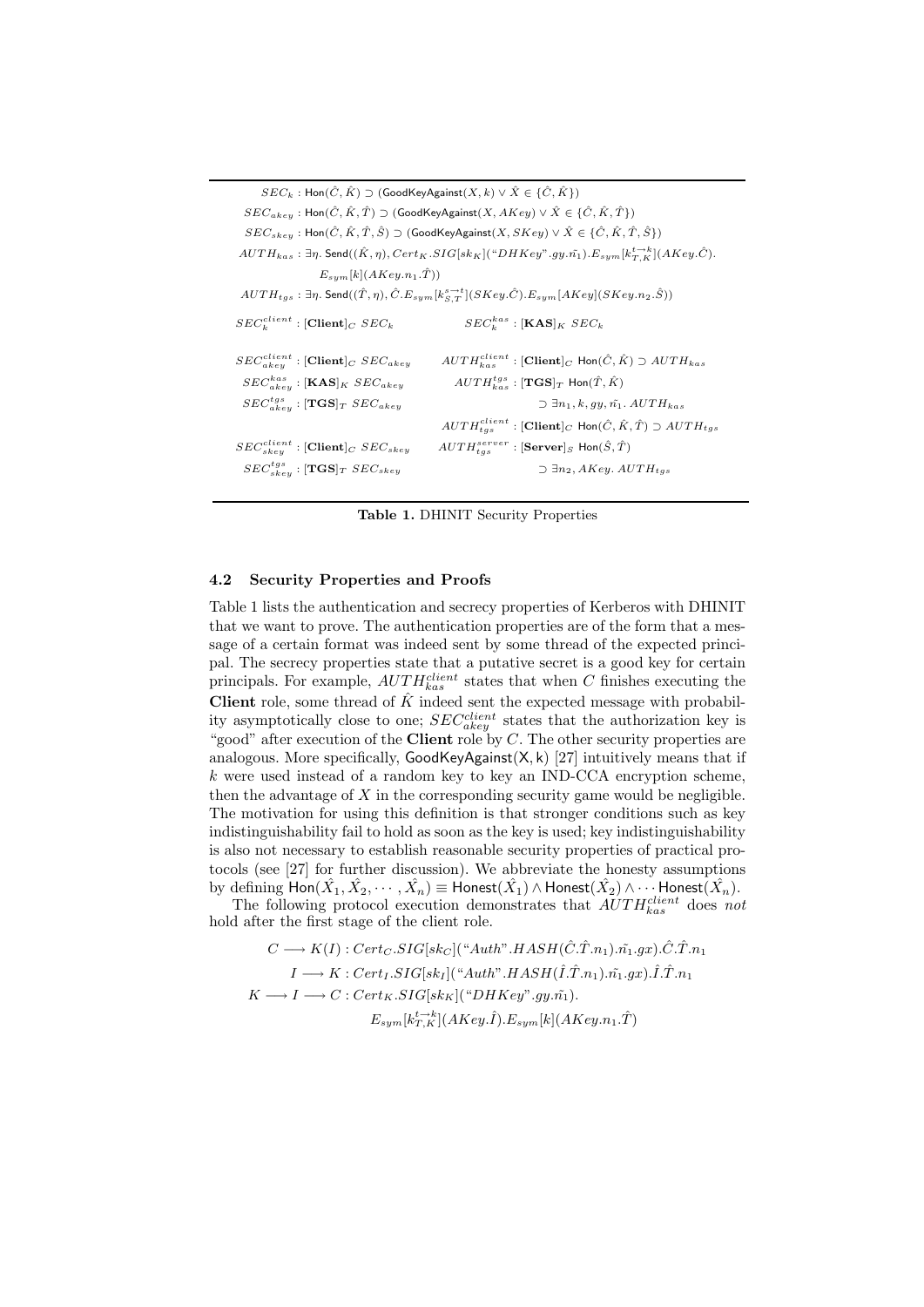C cannot parse the incorrect  $tgt: E_{sym}[k_{T,K}^{t\to k}](AKey.\hat{I}),$  as it does not have the key  $k_{T,K}^{t\to k}$ . Consequently, after interacting with the KAS the client is not guaranteed that the KAS thinks it interacted with the client. This problem can be easily fixed by requiring the KAS to include the client's identity inside the signature. However, the subsequent interaction with the TGS does ensure that the KAS indeed intended communication with the given client.

Theorem 3 (KAS Authentication). On execution of the Client role by a principal, it is guaranteed with asymptotically overwhelming probability that the intended KAS indeed sent the expected response assuming that both the client and the KAS are honest, the signature scheme is CMA-secure, the encryption scheme is IND-CCA and INT-CTXT secure, and the Decisional Diffie-Hellman (DDH) assumption holds. A similar result also holds for a principal executing  $\textit{the}$  **TGS** role. Formally, KERBEROS  $\vdash$  AUT  $H_{kas}^{client}$ , AUT  $H_{kas}^{tgs}$ .

The axiomatic proof is in [42]. The key steps of the proof are the following: (a) the client C verifies the KAS  $K$ 's signature on its Diffie-Hellman public value (qy) and the client's nonce  $(\tilde{n_1})$  and infers using the **SIG** axiom that the KAS did produce the signature; (b) a program invariant (proved using the honesty rule HON) is used to infer that the KAS observed the client's nonce and produced the DH exponential  $gy$  by exponentiating some nonce  $y$ ; (c) the next few proof steps establish that the Diffie-Hellman key k can be used as an encryption key only by C and K by proving that DHSecretive $(X, Y, k)$  holds and then using the axiom  $CTXG$ ; note that this step requires the use of the random oracle model since the soundness of  $\mathbf{CTXG}$  depends on that; (d) since the client decrypted the ciphertext  $E_{sum}[k](AKey.n_1.\hat{T})$  and the client did not produce it itself, we therefore infer that it must have been produced by the KAS. At this point, we are assured that the KAS agrees on  $\ddot{T}$ ,  $gx$ ,  $n$  and  $AKey$ . However, it still does not agree on the identity of the client. It turns out, as we will see in Theorem 4, that this partial authentication is sufficient to prove the secrecy of the authentication key  $(AKey)$  from the client's perspective. Now, stronger authentication properties are proved from the second stage of the protocol once the client decrypts the message  $E_{sym}[AKey]$  ( $SKey.n_2.S$ ). We infer that some thread of  $\hat{C}, \hat{K}$  or  $\hat{T}$  must have produced the encryption because of ciphertext integrity. Using an invariant to reason about the special form of this ciphertext, we conclude that the encrypting thread must have received a  $tgt$  containing  $AKey$  and meant for itself. Since we have proved the secrecy of  $AKey$  already under the keys k and  $k_{T,K}^{t\to k}$ , we infer that this  $tgt$  must be keyed with one of k and  $k_{T,K}^{t\to k}$  the holders of which— $\hat{C}$ ,  $\hat{T}$  and  $\hat{K}$ —are honest. This reasoning is formally captured in the axiom SDEC. Now we use the honesty rule to infer that if an honest thread encrypted this message then it must have generated  $AKey$ ; we know that thread is  $K$ . At this point, we conclude that the TGS agrees on the identity of the KAS. The proof that the TGS agrees on the identity of the client is similar.

Theorem 4 (Authentication Key Secrecy). On execution of the Client role by a principal, the Authentication Key is guaranteed to be good, in the sense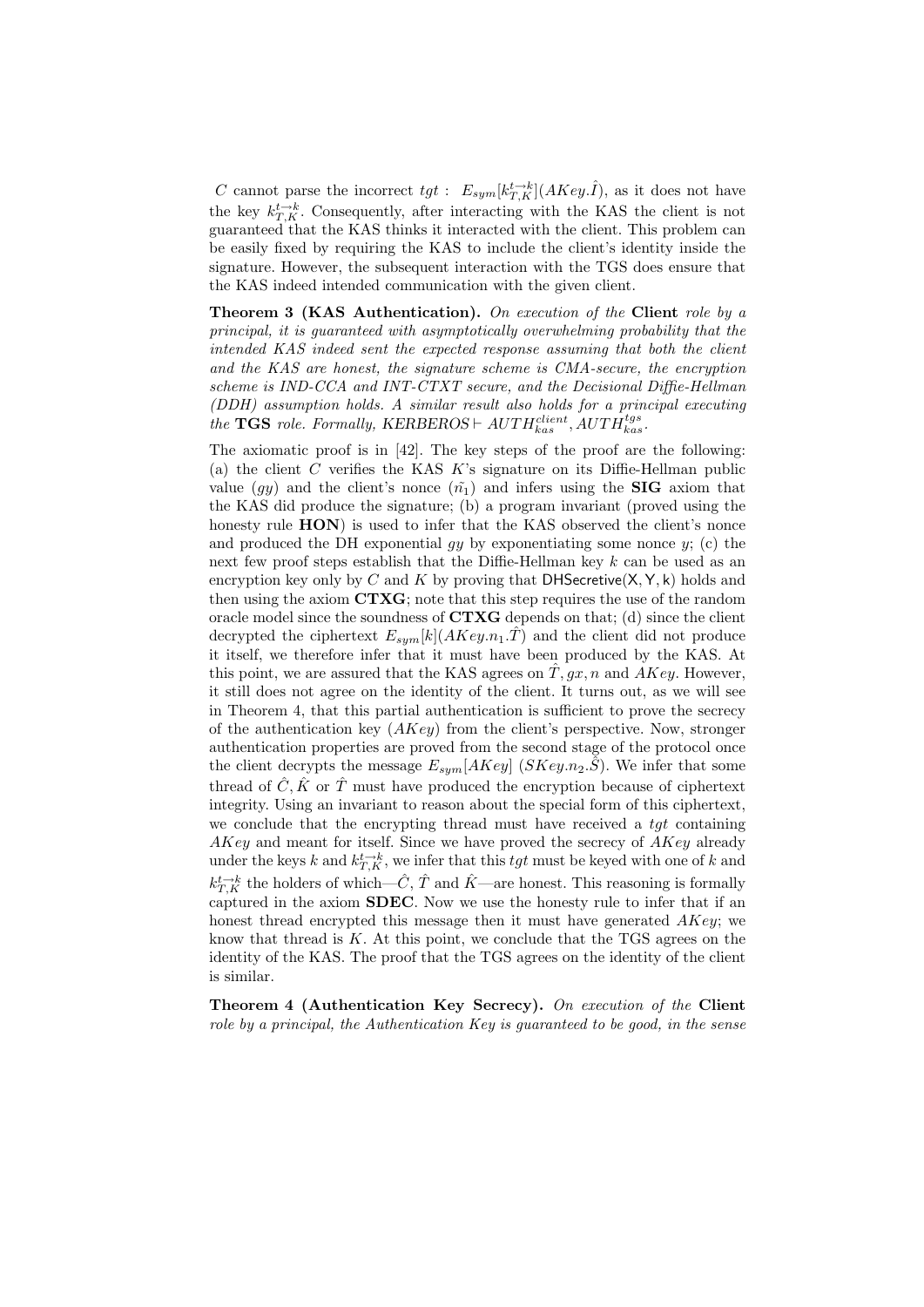of IND-CCA security, assuming that the client, the KAS and the TGS are all honest, the signature scheme is CMA-secure, the encryption scheme is IND-CCA and INT-CTXT secure, and the DDH assumption holds. Similar results hold for principals executing the KAS and TGS roles. Formally, KERBEROS  $\vdash$  $SEC^{client}_{akey}, SEC^{kas}_{akey}, SEC^{tgs}_{akey}. \$ 

The axiomatic proof is in [42]. The main idea is to prove by induction over the steps of the protocol that  $AKey$  occurs on the network only as an encryption key or as a payload protected by encryption with the Diffie-Hellman key k or the pre-shared key  $k_{T,K}^{t\to k}$ . Formally, this step is carried out using the secrecy induction rule  $IND_{GOOD}$ . We therefore infer that  $AKey$  is good for use as an encryption key using the axiom GK.

Since AKey is protected by both the DH key k and the symmetric key  $k_{T,K}^{t\to k}$ , therefore, we had to formulate a reduction to a multi party IND-CCA game where some of the keys can be symmetric, with either pre-shared keys or those generated by DHKE in section 3.3. Although not required for this paper, we considered the further generalization of also considering public keys, since that didn't involve additional innovation.

We prove additional authentication and secrecy properties about the later stages of the protocol. Since the later stages of DHINIT are the same as those in basic Kerberos, we leverage the composition theorems in prior work to reuse existing proofs [39].

Theorem 5 (TGS Authentication). On execution of the Client role by a principal, it is guaranteed with asymptotically overwhelming probability that the intended TGS indeed sent the expected response assuming that the client, the KAS and the TGS are all honest, the signature scheme is CMA-secure, the encryption scheme is IND-CCA and INT-CTXT secure, and the DDH assumption holds. Similar result holds for a principal executing the Server role. Formally,  $KERBEROS \vdash AUTH_{tgs}^{client}, AUTH_{tgs}^{server}.$ 

Theorem 6 (Service Key Secrecy). On execution of the Client role by a principal, the Service Key is guaranteed to be good, in the sense of IND-CCA security, assuming that the client, the KAS, the TGS and the application server are all honest, the signature scheme is CMA-secure, the encryption scheme is IND-CCA and INT-CTXT secure, and the DDH assumption holds. Similar result holds for a principal executing the  $TGS$  role. Formally,  $\mathrm{KERBEROS} \vdash \mathrm{SEC}_{skey}^{client}, \mathrm{\tilde{S}EC}_{skey}^{tgs}.$ 

# 5 IKEv2

IKEv2 [34] is a complex protocol used to negotiate a security association at the beginning of an IPSec session. We consider the mode in which Diffie-Hellman exponentials are never reused and signatures are used for authentication. We formally model this mode of IKEv2 and provide the first formal proof that it satisfies computational authentication and security guarantees in the standard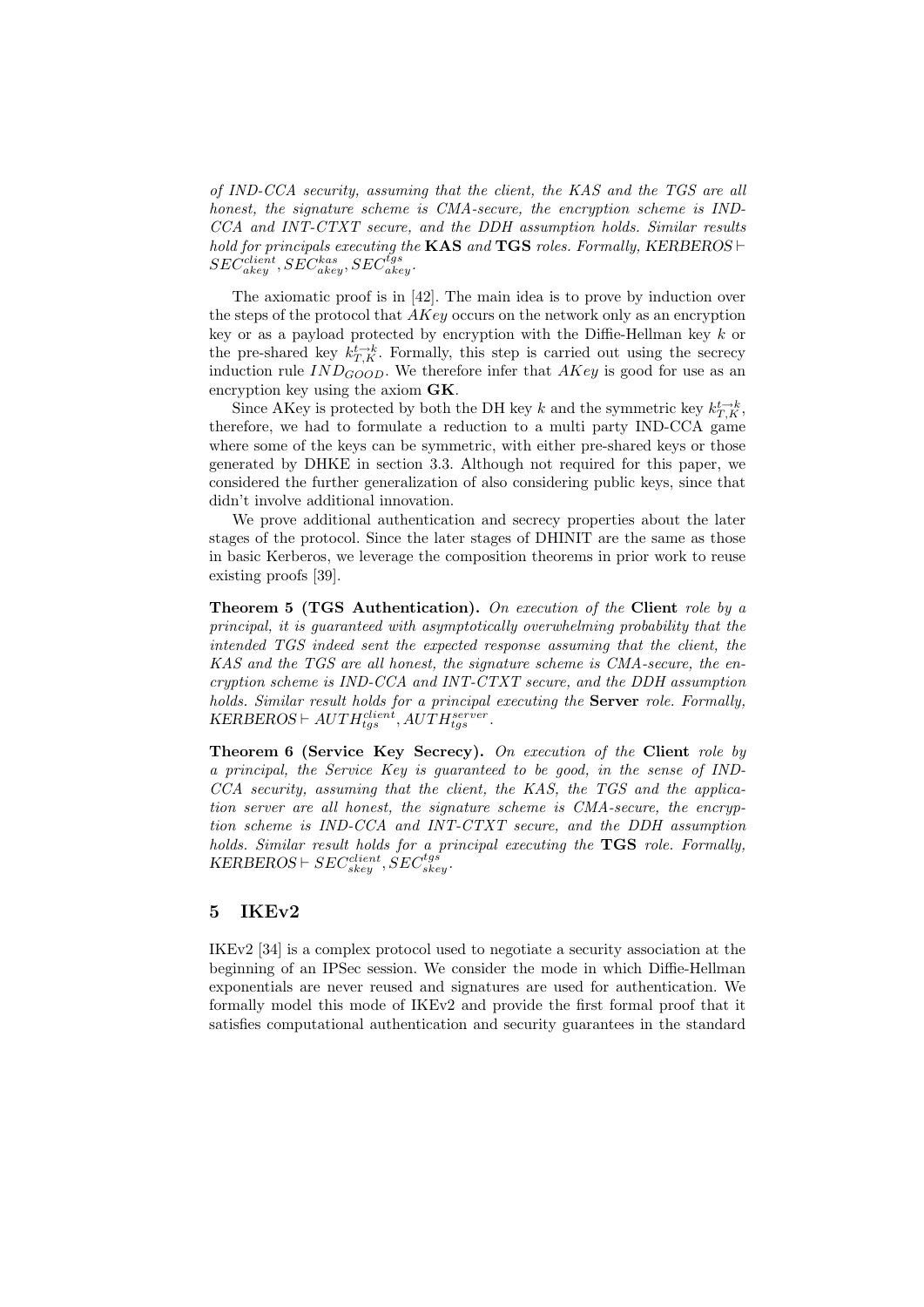$SEC^{init}_{sk} : [\mathbf{Init}]_A$  Hon $(\hat{A}, \hat{B}) \supset (\mathsf{GoodKeyAgainst}(X, sk_i) \vee \hat{X} \in \{\hat{A}, \hat{B}\}) \wedge$  $($ GoodKeyAgainst $(X, sk_r)$  ∨  $\hat{X}$  ∈  $\{\hat{A}, \hat{B}\}$  $SEC^{resp}_{sk} : [\mathbf{Resp}]_B$  Hon $(\hat{A}, \hat{B}) \supset (\mathsf{GoodKeyAgainst}(X, sk_i) \vee \hat{X} \in \{\hat{A}, \hat{B}\}) \wedge$  $(GoodKeyAgainst(X, sk_T) \vee \hat{X} \in \{\hat{A}, \hat{B}\})$  $AUTH^{init}_{resp}:[\mathbf{Init}]_A \; \exists \eta. \; B=(\hat{B},\eta) \land \mathsf{Receive}(B, \text{``}I", \text{info}_{i1}.gx.n) <$  $\textsf{Send}(B, "R", \textit{info}_{i2}.gy.m) < \textsf{Receive}(B, \textit{enc}_i) < \textsf{Send}(B, \textit{enc}_r)$  $AUTH^{resp}_{init} : [\mathbf{Resp}]_B \; \exists \eta. \; A = (\hat{A}, \eta) \land \mathsf{Send}(A, \text{``I''}.info_{i1}.gx.n) <$  $\mathsf{Receive}(A, \text{``}R\text{''}.info_{i2}.gy.m) < \mathsf{Send}(A, enc_i)$ 

Table 2. IKEv2 Security Properties

model; full details are in [42]. A significant difference from DHINIT is that the IKEv2 proofs do not require the random oracle model. At a high-level, this difference arises because in IKEv2 honest parties authenticate their own as well as their peer's Diffie-Hellman exponential using signatures. This enables us to prove the DHStrongSecretive $(X, Y, k)$  property and use the CTXGS axiom in our proofs. Recall that in the DHINIT proofs we could only prove the weaker DHSecretive( $(X, Y, k)$  property and hence had to use the CTXG axiom, which is sound only in the random oracle model. However, the key derivation function needs to satisfy certain properties (described in [42] based on issues identified in  $[21]$ ).

The security properties of IKEv2, listed in Table 2, state that on completion of a thread executing one of the roles, the shared keys  $sk_i$  and  $sk_r$  satisfy the GoodKey property, i.e. they are suitable for use as encryption keys for an IND-CCA scheme. The authentication properties state that on completion of a thread executing either role, it is guaranteed with overwhelming probability that the intended peer indeed received and sent the corresponding messages.

Theorem 7 (IKEv2 Key Secrecy). On execution of the Init role by a principal, the keys  $sk_i, sk_r$  are guaranteed to be good, in the sense of IND-CCA security, assuming that the Iniatiator and the Responder are both honest, the signature scheme is CMA-secure, the encryption scheme is IND-CCA and INT-CTXT secure, and the DDH assumption holds. Similar result holds for a principal executing the Resp role. Formally, IKEv2+  $SEC_{sk}^{init}$ ,  $SEC_{sk}^{resp}$ .

**Theorem 8 (IKEv2 Authentication).** On execution of the Init role by a principal, it is guaranteed with asymptotically overwhelming probability that the intended Responder indeed received the intended messages and sent the expected responses assuming that both the Initiator and the Responder are honest, the signature scheme is CMA-secure, the encryption scheme is IND-CCA and INT-CTXT secure, and the DDH assumption holds. A similar result also holds for a principal executing the **Resp** role. Formally,  $IKEv2 \vdash AUTH^{init}_{resp}$ ,  $AUTH^{resp}_{init}$ .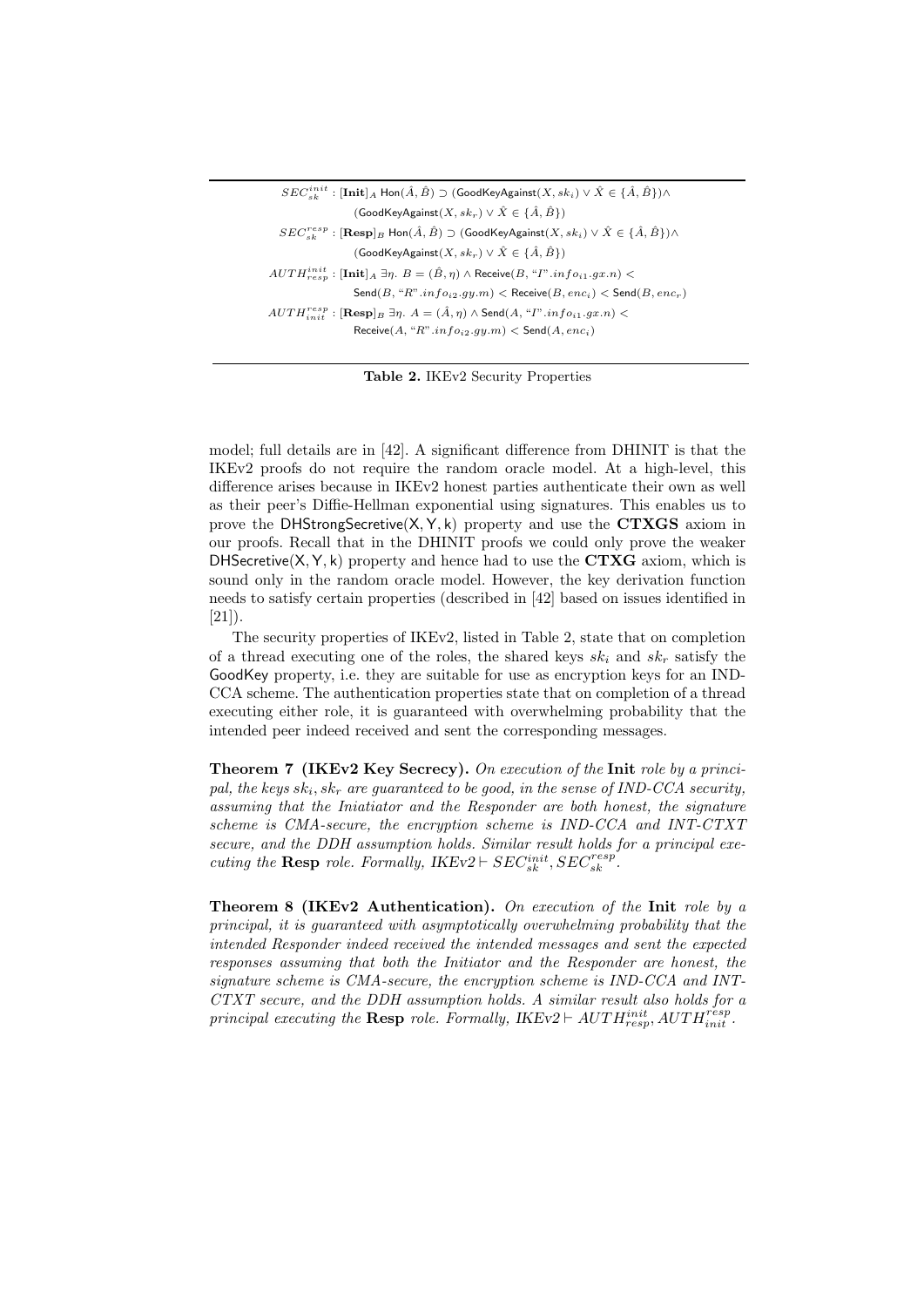### 6 Conclusion

We develop axioms and rules for proving authentication and secrecy properties of protocols that use Diffie-Hellman key exchange in combination with other mechanisms. The resulting reasoning method, which reflects intuitive informal direct arguments, is proved computationally sound by showing the existence of conventional cryptographic reductions.

We prove security of Kerberos with DHINIT, as defined in the RFC [43], in the random oracle model, and prove security in the standard model for a modification in which the KAS signs both the Diffie-Hellman exponentials. We also discover that the KAS is not authenticated to the client after the first stage and suggest a fix to the protocol to avoid this problem. While IKEv2 [34] provides for several cryptographic options, we focus on the mode in which Diffie-Hellman exponentials are never reused and signatures are used for authentication. We prove that IKEv2 satisfies computational authentication and secrecy guarantees in the standard model. Intuitively, we do not need the random oracle assumption because honest IKEv2 parties authenticate both their own and their peer's Diffie-Hellman exponentials, which we believe is a prudent engineering practice.

Acknowledgement: We thank the referees and Iliano Cervesato for helpful comments and suggestions.

#### References

- 1. M. Abadi and P. Rogaway. Reconciling two views of cryptography (the computational soundness of formal encryption). Journal of Cryptology, 15(2):103–127, 2002.
- 2. P. Ad˜ao, G. Bana, and A. Scedrov. Computational and information-theoretic soundness and completeness of formal encryption. In Proc. of the 18th IEEE Computer Security Foudnations Workshop, pages 170–184, 2005.
- 3. W. Aiello, S. M. Bellovin, M. Blaze, R. Canetti, J. Ioannidis, A. D. Keromytis, and O. Reingold. Just Fast Keying: Key agreement in a hostile internet. ACM Trans. Inf. Syst. Security, 7(4):1–30, 2004.
- 4. M. Backes, I. Cervesato, A. D. Jaggard, A. Scedrov, and J.-K. Tsay. Cryptographically sound security proofs for basic and public-key Kerberos. In Proceedings of 11th European Symposium on Research in Computer Security, 2006. To appear.
- 5. M. Backes and B. Pfitzmann. Limits of the cryptographic realization of XOR. In Proc. of the 10th European Symposium on Research in Computer Security. Springer-Verlag, 2005.
- 6. M. Backes and B. Pfitzmann. Relating symbolic and cryptographic secrecy. In Proc. IEEE Symposium on Security and Privacy, pages 171–182. IEEE, 2005.
- 7. M. Backes, B. Pfitzmann, and M. Waidner. A universally composable cryptographic library. Cryptology ePrint Archive, Report 2003/015, 2003.
- 8. M. Backes, B. Pfitzmann, and M. Waidner. Limits of the reactive simulatability/UC of Dolev-Yao models with hashes. In Proc. of the 11th European Symposium on Research in Computer Security. Springer-Verlag, 2006.
- 9. G. Bella and L. C. Paulson. Kerberos version IV: Inductive analysis of the secrecy goals. In Proceedings of the 5th European Symposium on Research in Computer Security, pages 361–375, 1998.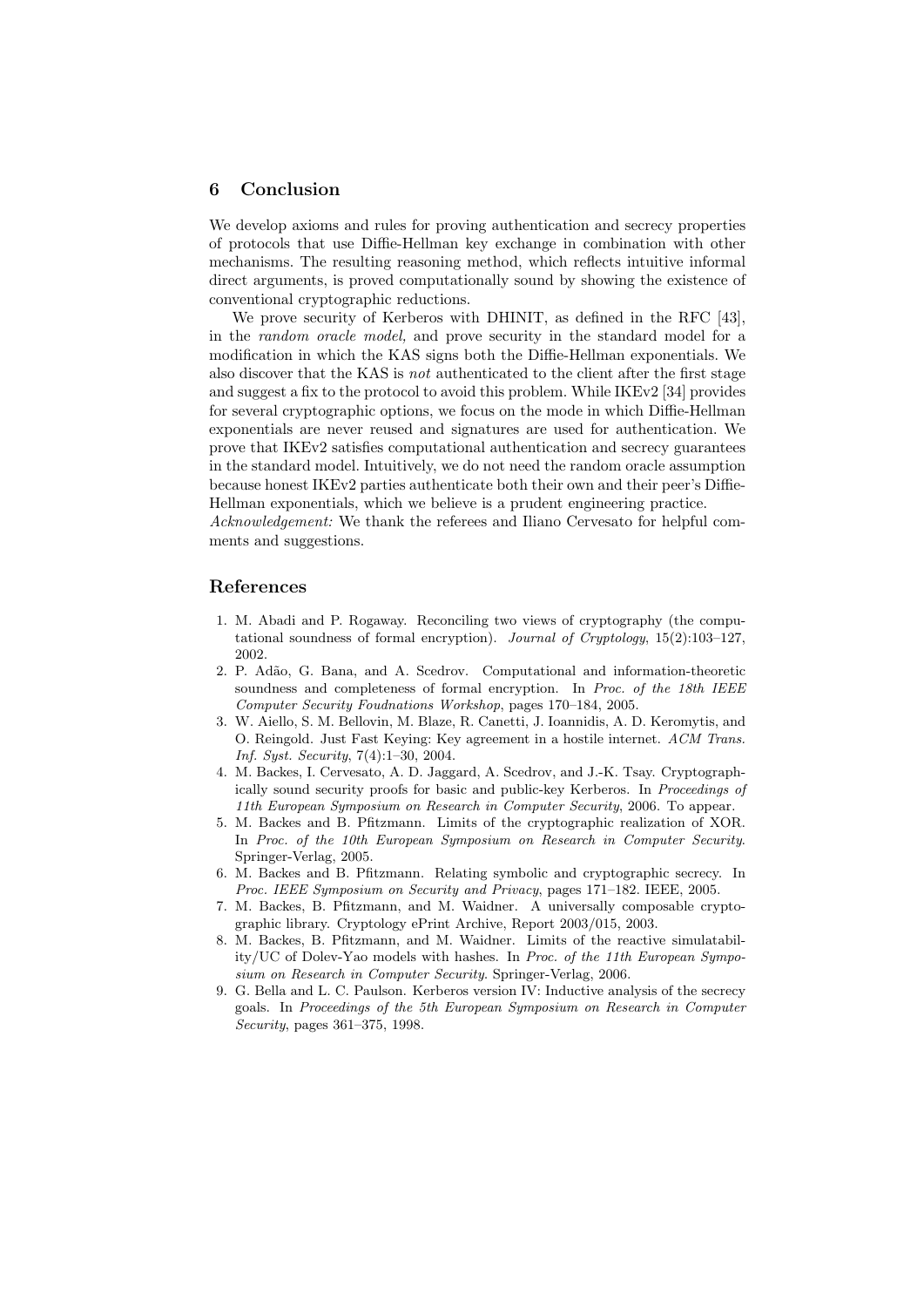- 10. M. Bellare, A. Boldyreva, and S. Micali. Public-key encryption in a multi-user setting: Security proofs and improvements. In Advances in Cryptology - EURO-CRYPT 2000, Proceedings, pages 259–274, 2000.
- 11. M. Bellare and C. Namprempre. Authenticated encryption: Relations among notions and analysis of the generic composition paradigm. In ASIACRYPT, pages 531–545, 2000.
- 12. M. Bellare and P. Rogaway. Random oracles are practical: A paradigm for designing efficient protocols. In ACM Conference on Computer and Communications Security, pages 62–73, 1993.
- 13. M. Bellare and P. Rogaway. Entity authentication and key distribution. In Proceedings of the 13th Annual International Cryptology Conference on Advances in Cryptology (CRYPTO '93), pages 232–249. Springer-Verlag, 1994.
- 14. A. Boldyreva and V. Kumar. Provable-security analysis of authenticated encryption in Kerberos. In Proc. IEEE Security and Privacy, 2007.
- 15. E. Bresson, Y. Lakhnech, L. Mazare, and B. Warinschi. A generalization of DDH with applications to protocol analysis and computational soundness. In Advances in Cryptology - CRYPTO 2007, Proceedings, 2007.
- 16. F. Butler, I. Cervesato, A. D. Jaggard, and A. Scedrov. Verifying confidentiality and authentication in Kerberos 5. In ISSS, pages 1–24, 2003.
- 17. R. Canetti and M. Fischlin. Universally composable commitments. In Advances in Cryptology - CRYPTO 2001, 21st Annual International Cryptology Conference, Proceedings, pages 19–40, 2001.
- 18. R. Canetti and J. Herzog. Universally composable symbolic analysis of mutual authentication and key-exchange protocols. In Theory of Cryptography Conference - Proceedings of TCC 2006, pages  $380-403$ , 2006.
- 19. I. Cervesato, A. Jaggard, A. Scedrov, J.-K. Tsay, and C. Walstad. Breaking and fixing public-key Kerberos. In Eleventh Annual Asian Computing Science Conference - ASIAN, pages 164–178, 2006.
- 20. I. Cervesato, C. Meadows, and D. Pavlovic. An encapsulated authentication logic for reasoning about key distribution protocols. In CSFW, pages 48–61, 2005.
- 21. O. Chevassut, P.-A. Fouque, P. Gaudry, and D. Pointcheval. Key derivation and randomness extraction. Cryptology ePrint Archive, Report 2005/061, 2005. http: //eprint.iacr.org/.
- 22. V. Cortier and B. Warinschi. Computationally sound, automated proofs for security protocols. In Proceedings of 14th European Symposium on Programming (ESOP'05), pages 157–171, 2005.
- 23. A. Datta, A. Derek, J. Mitchell, A. Ramanathan, and A. Scedrov. Games and the impossibility of realizable ideal functionality. In TCC, pages 360–379, 2006.
- 24. A. Datta, A. Derek, J. C. Mitchell, and D. Pavlovic. A derivation system and compositional logic for security protocols. Journal of Computer Security, 13:423– 482, 2005.
- 25. A. Datta, A. Derek, J. C. Mitchell, and A. Roy. Protocol Composition Logic (PCL). Electronic Notes in Theoretical Computer Science, 172:311–358, 2007.
- 26. A. Datta, A. Derek, J. C. Mitchell, V. Shmatikov, and M. Turuani. Probabilistic polynomial-time semantics for a protocol security logic. In ICALP, pages 16–29, 2005.
- 27. A. Datta, A. Derek, J. C. Mitchell, and B. Warinschi. Computationally sound compositional logic for key exchange protocols. In Proceedings of 19th IEEE Computer Security Foundations Workshop, pages 321–334. IEEE, 2006.
- 28. W. Diffie and M. E. Hellman. New directions in cryptography. IEEE Transactions on Information Theory, IT-22(6):644–654, 1976.